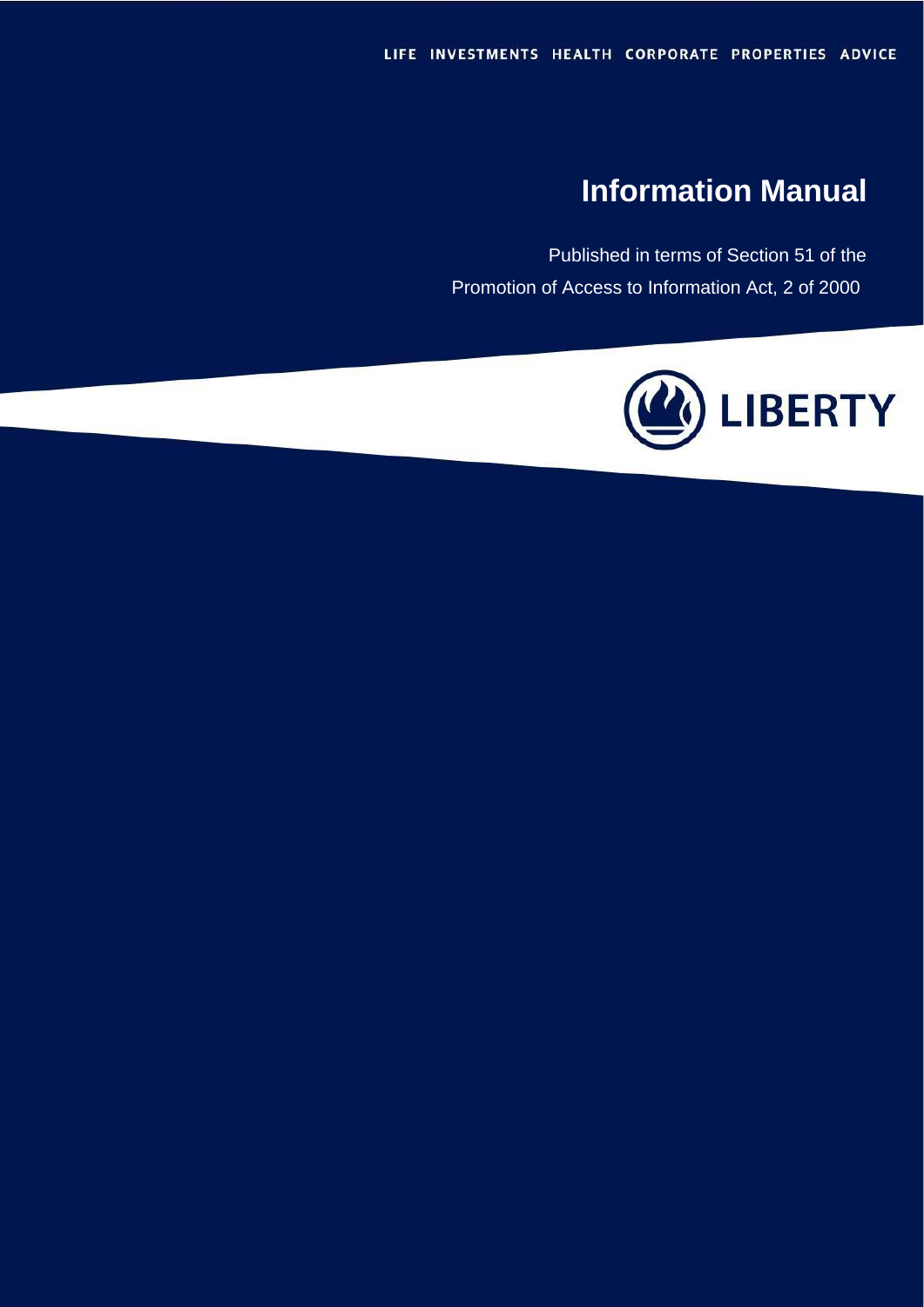

## **TABLE OF CONTENTS**

| $\mathbf{1}$                                           |                                                   |  |  |  |
|--------------------------------------------------------|---------------------------------------------------|--|--|--|
| $\overline{2}$                                         |                                                   |  |  |  |
| 3                                                      |                                                   |  |  |  |
| 4                                                      |                                                   |  |  |  |
| 5                                                      |                                                   |  |  |  |
| 6                                                      |                                                   |  |  |  |
| $\overline{7}$                                         | STEPS TO CONSIDER BEFORE SUBMITTING A REQUEST  8  |  |  |  |
| 8                                                      |                                                   |  |  |  |
| 9                                                      |                                                   |  |  |  |
|                                                        |                                                   |  |  |  |
|                                                        |                                                   |  |  |  |
|                                                        |                                                   |  |  |  |
|                                                        | REQUEST FOR ACCESS TO RECORDS OF PRIVATE BODY  14 |  |  |  |
|                                                        |                                                   |  |  |  |
|                                                        |                                                   |  |  |  |
|                                                        |                                                   |  |  |  |
| WHOLLY AND PARTIALLY OWNED SUBSIDIARIES OF LIBERTY  20 |                                                   |  |  |  |
|                                                        |                                                   |  |  |  |
|                                                        |                                                   |  |  |  |
|                                                        |                                                   |  |  |  |
|                                                        |                                                   |  |  |  |
|                                                        |                                                   |  |  |  |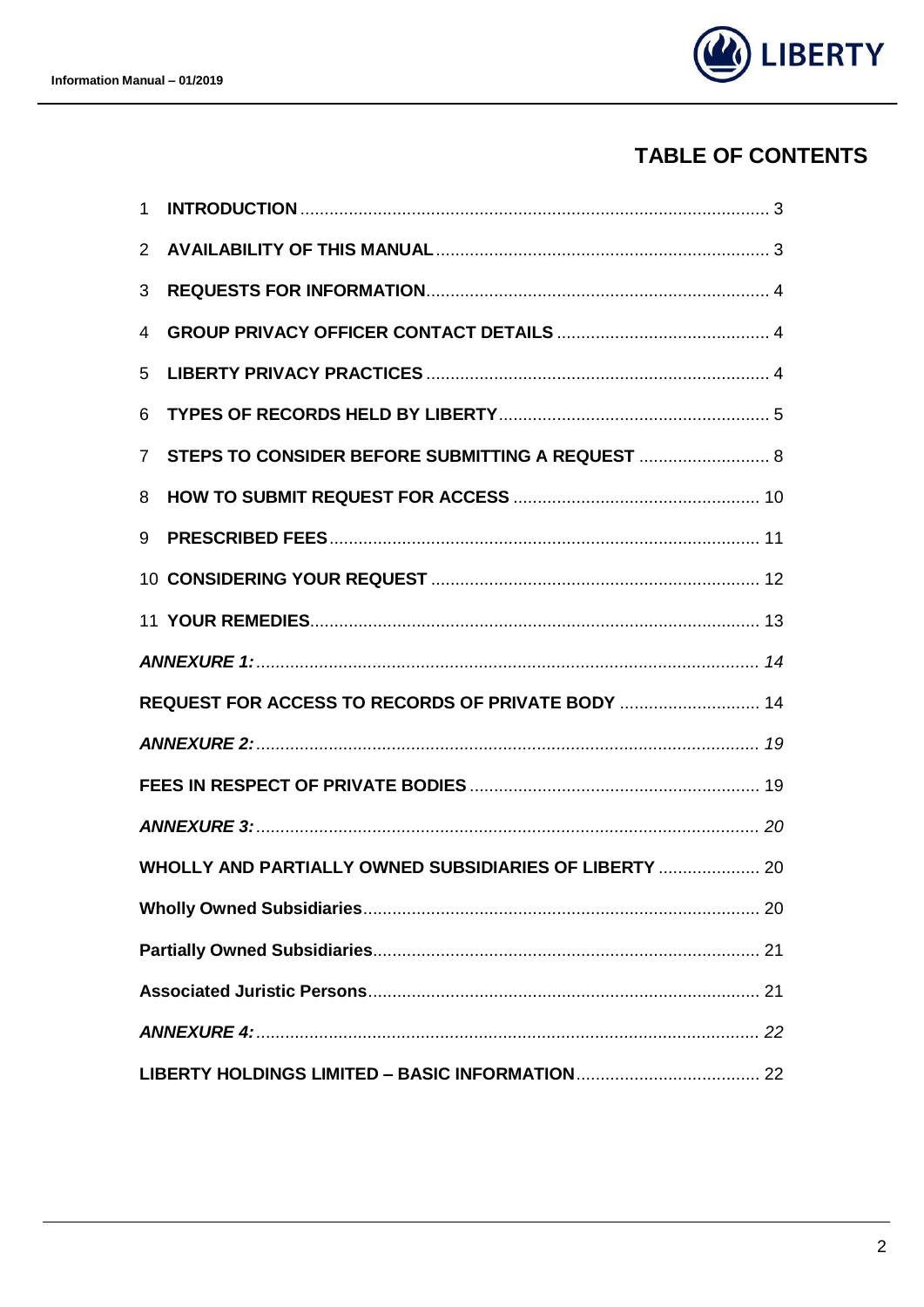

#### <span id="page-2-0"></span>1 **INTRODUCTION**

This information manual is in respect of Liberty Holdings Limited including all wholly or partially owned subsidiaries and associated juristic persons, hereinafter referred to as "Liberty". Refer to **Annexure 3** of this document for a complete list of subsidiaries.

This information manual ("Manual") provides an outline of the types of records held by Liberty and explains how one may submit requests for access to these records in terms of the Promotion of Access to Information Act, 2 of 2000 (the "Act").

The Act gives effect to everyone's constitutional right of access to information held by private sector bodies (e.g. companies) or public bodies (i.e. Government institutions) that is required for the exercise and/or protection of the requester's rights.

A guide to the Act is available from the South African Human Rights Commission ("SAHRC") website: [www.sahrc.org.za.](http://www.sahrc.org.za/) It describes, in each of official language:

- What the objective of this Act are;
- The details of each private body (where possible);
- The process that needs to be followed in order to make a request;
- How to get copies of the Guide at no charge;
- How to get access to the manual of a private body; and
- All the remedies available in law to you.

Should you have any queries in this regard, please contact the SAHRC directly at:

The South African Human Rights Commission: PAIA Unit The Research and Documentation Department Postal address: Private Bag 2700 Houghton 2041 Tel: +27 11 887-3803 Fax: +27 11 403-0625 Website: [www.sahrc.org.za](http://www.sahrc.org.za/) E-mail: [paia@sahrc.org.za](mailto:paia@sahrc.org.za)

<span id="page-2-1"></span>2 **AVAILABILITY OF THIS MANUAL**

You, the requester, can access this Manual on our website [\(www.liberty.co.za\)](http://www.liberty.co.za/) and www.libertyholdings.co.za websites, or by requesting a copy by e-mail from the Group Privacy Office as provided for in paragraph 4 below.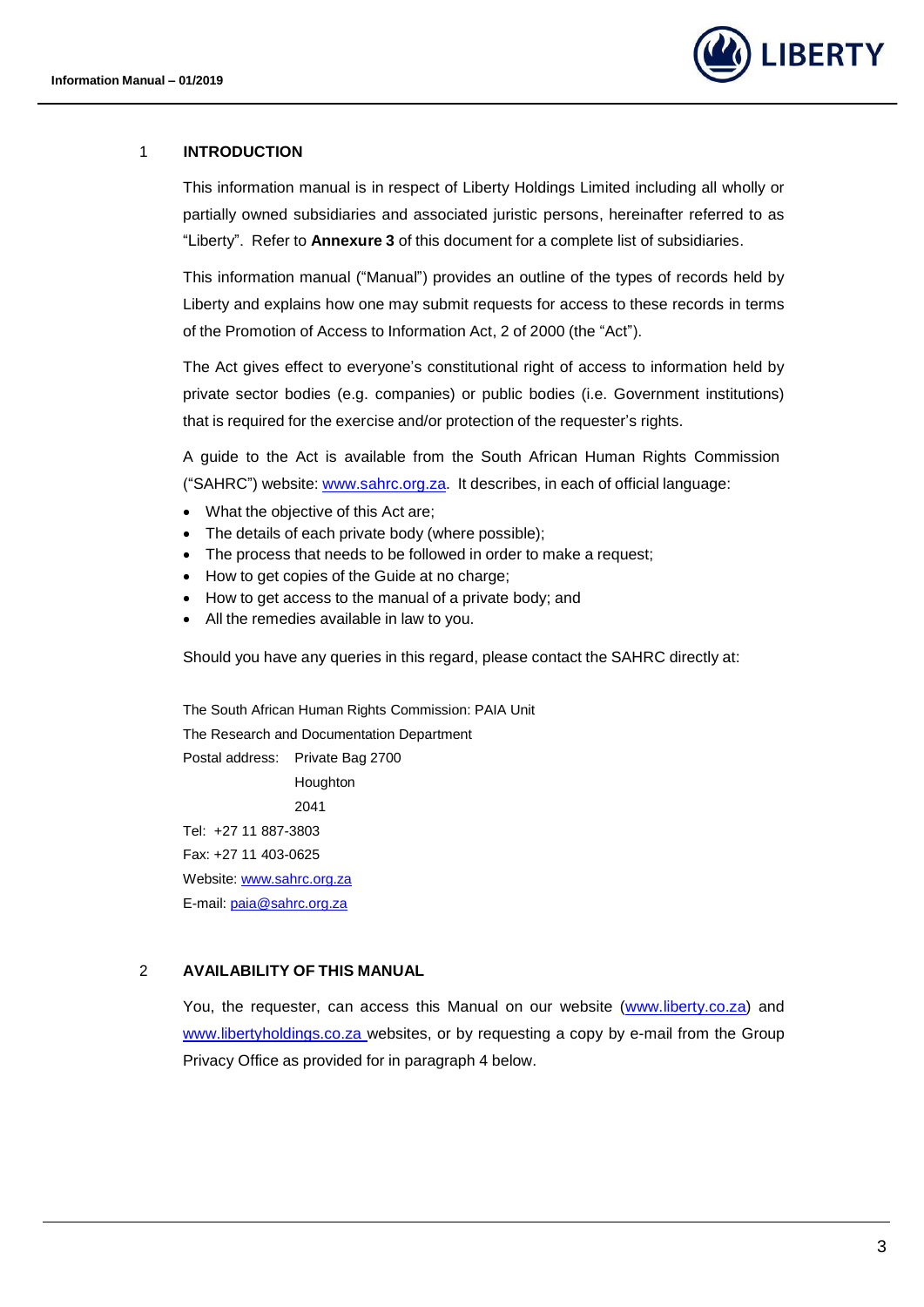

#### <span id="page-3-0"></span>3 **REQUESTS FOR INFORMATION**

You may submit your request for information records to the Group Privacy Officer as provided for in paragraph 4 below. It is recommended that you read this manual first, in particular paragraphs 6 through 9, before submitting any requests.

#### <span id="page-3-1"></span>4 **GROUP PRIVACY OFFICER CONTACT DETAILS**

Group Privacy Officer P O Box 10499 Johannesburg 2000 Tel: +27 11 408 2559 Tel: +27 11 408 5027

E-mail: [privacy@liberty.co.za](mailto:privacy@liberty.co.za)

#### <span id="page-3-2"></span>5 **LIBERTY PRIVACY PRACTICES**

#### 5.1 **We collect personal or other information to:**

- Meet our responsibilities to customers, employees and other natural or juristic persons;
- Follow your instructions;
- Inform you of new services; and
- Make sure our business suits your needs.

#### 5.2 **Personal information may be received from or provided to:**

- any regulatory authority (like the Financial Services Board) and the regulators they appoint for the various financial sectors
- comply with any regulation passed under the relevant legislation, or any legal process
- protect and defend Liberty's rights and property (including Liberty's intellectual property).
- protect public interest
- Brokers / advisers / intermediaries
- Group companies, including STANLIB Limited and/or Standard Bank Group
- Third party service providers in order to uphold contractual obligations or service customers.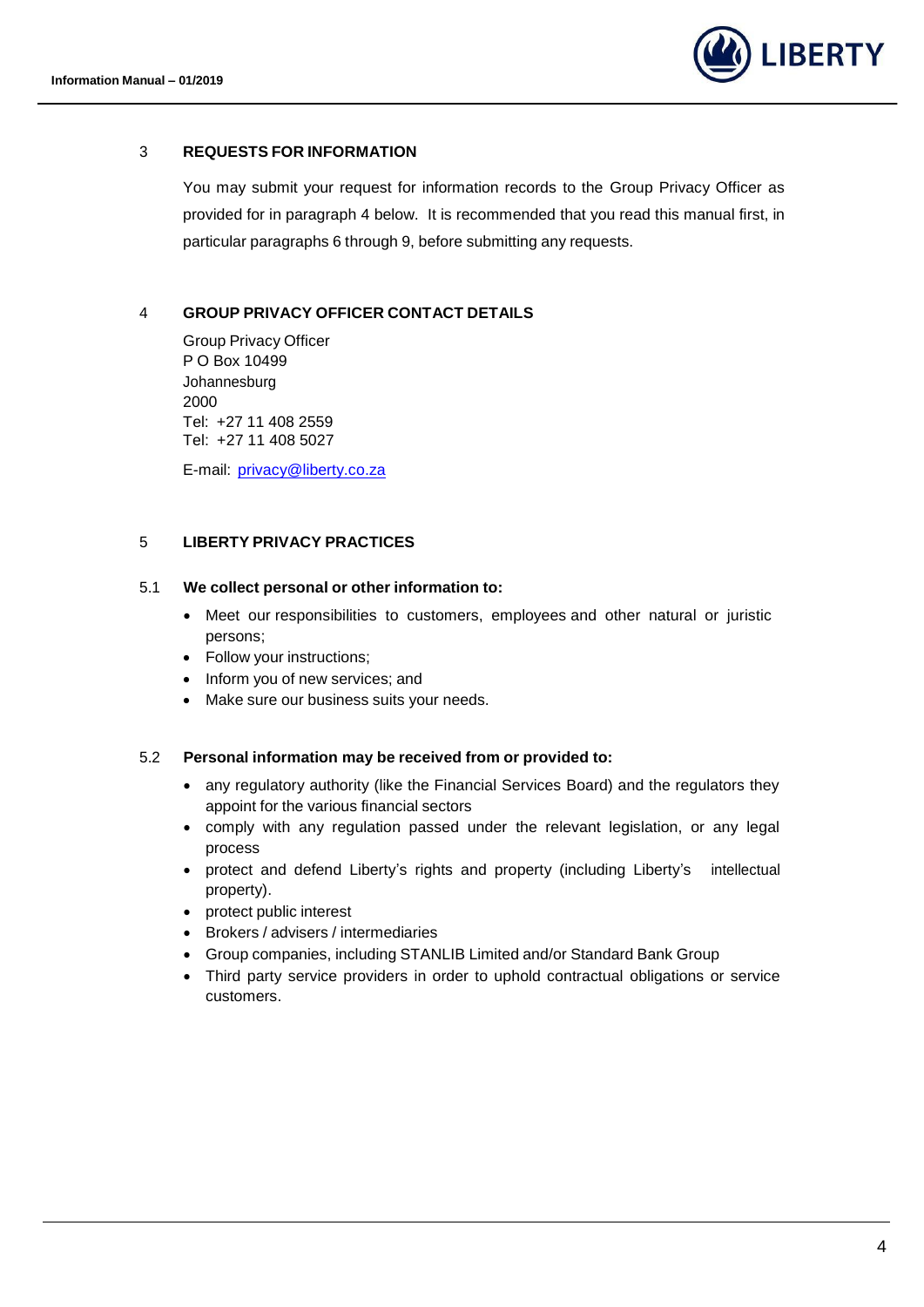

#### 5.3 **Trans border information flows**

Liberty may share with or receive personal information from parties as set out above, where these parties reside outside of the Republic of South Africa. All operations are required to abide by Liberty's policies, procedures and guidelines, regardless of legislative requirements for data protection in these countries. Such countries include:

- Lesotho
- Swaziland
- Namibia
- Botswana
- Tanzania
- Kenya
- Uganda
- South Sudan
- Ghana
- Nigeria
- Zambia

#### 5.4 **Employee personal information may be received from or provided to:**

- Pension / provident funds and/or their trustees
- Medical aid funds
- Recruitment companies
- Credit bureaux

#### 5.5 **Our security practices**

- We are committed and obliged to implement all reasonable controls to safeguard access to your personal information.
- Where third parties are required to process your personal information in relation to the purposes set out in this manual and for other legal requirements, we ensure that they are contractually bound to apply the appropriate security practices.
- All use of our website and transactions through it are protected by encryption (secret codes) in line with international standards.

#### <span id="page-4-0"></span>6 **TYPES OF RECORDS HELD BY LIBERTY**

Liberty maintains records on the following categories and subject matters. However, please note that recording a category or subject matter in this Manual does not imply that a request for access to such records would be granted. All requests for access will be evaluated on a case by case basis in accordance with the provisions of the Act.

#### 6.1 **Company records**

The following are records pertaining to Liberty's own affairs:

- Finance and accounting records
- Human Resources;
	- Strategy;
- Shareholders;
- Intermediaries;
- Operational records;
- Technology;
- Compliance and Risk;
- Subsidiary;
- Contractors; and
- Directors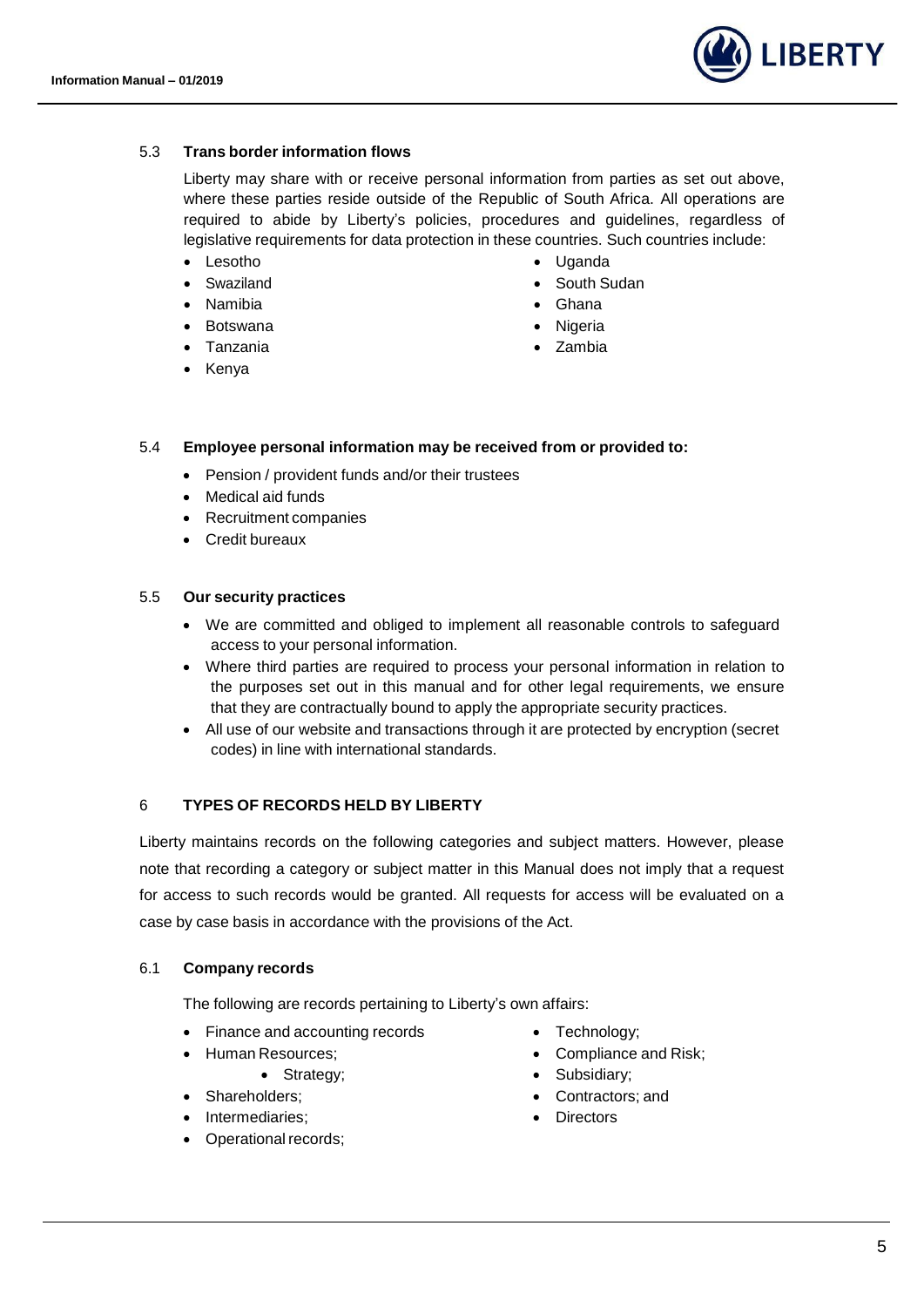

| <b>Categories of information held</b>                                                                                                                                                                                                                                                                                                                                                                                                                                                                                                                                                                                                                                                                                                                                                                                               |  |  |  |  |
|-------------------------------------------------------------------------------------------------------------------------------------------------------------------------------------------------------------------------------------------------------------------------------------------------------------------------------------------------------------------------------------------------------------------------------------------------------------------------------------------------------------------------------------------------------------------------------------------------------------------------------------------------------------------------------------------------------------------------------------------------------------------------------------------------------------------------------------|--|--|--|--|
| Includes relevant personal information or special personal information<br>as defined by the Protection of Personal Information Act, No. 04 of<br>2013, such as name, South African identity number or other identifying<br>number (e.g. passport), date of birth, citizenship, telephone number(s),<br>email address(es), income tax numbers, physical and postal addresses,<br>financial information (e.g. fund or portfolio details), banking information<br>(including account numbers), health information.<br>For juristic persons: entity name, registration number, income tax<br>number, tax information, contact details for representative persons.<br>FICA documentation used to verify identity and details of customer.                                                                                                |  |  |  |  |
| Includes licence numbers, physical addresses, contact details,<br>compliance officer details.                                                                                                                                                                                                                                                                                                                                                                                                                                                                                                                                                                                                                                                                                                                                       |  |  |  |  |
| ID numbers, name, financial information as required for statutory<br>reporting                                                                                                                                                                                                                                                                                                                                                                                                                                                                                                                                                                                                                                                                                                                                                      |  |  |  |  |
| Includes ID number, contact details, physical and postal address, date<br>of birth, age, marital status, race, disability information, employment<br>history, criminal / background checks, fingerprints, CVs, education<br>history, banking details, income tax reference number, remuneration<br>and benefit information (including medical aid, pension / provident fund<br>information), details related to employee performance, disciplinary<br>procedures.<br>"Employee" refers to any person who works for or provides services to<br>or on behalf of Liberty and receives or is entitled to receive any<br>remuneration and any other person who assists in carrying out or<br>conducting any work or services for Liberty. This includes, without<br>limitation, heads of departments, managers, all permanent, temporary |  |  |  |  |
|                                                                                                                                                                                                                                                                                                                                                                                                                                                                                                                                                                                                                                                                                                                                                                                                                                     |  |  |  |  |

## 6.1.1 **Types of personal information held by Liberty**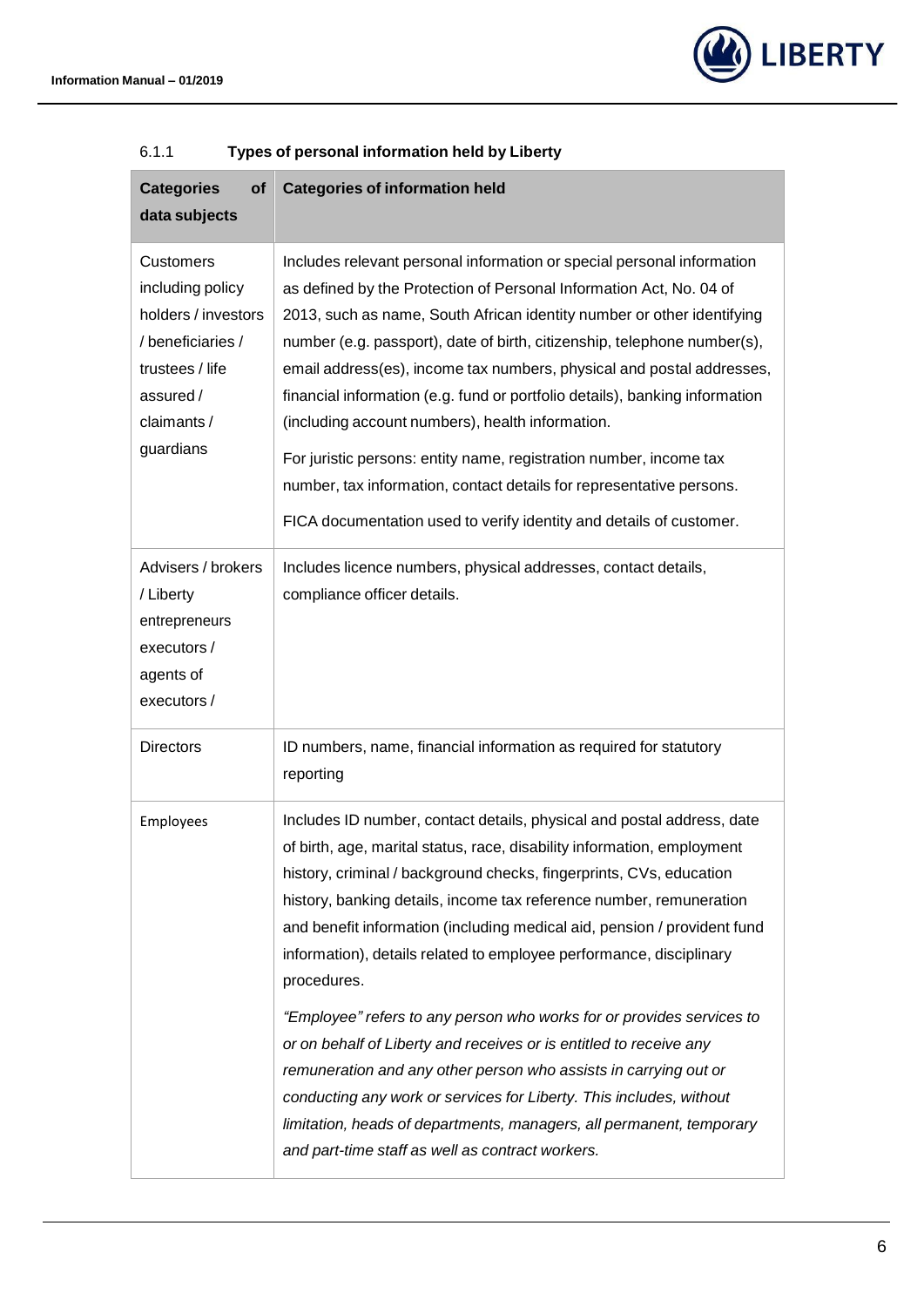

| <b>Categories</b><br>οf<br>data subjects                                        | <b>Categories of information held</b>                                                                                                                                                                                                                                                                                                                                                  |
|---------------------------------------------------------------------------------|----------------------------------------------------------------------------------------------------------------------------------------------------------------------------------------------------------------------------------------------------------------------------------------------------------------------------------------------------------------------------------------|
| Consultants /<br>contractors                                                    | Dependent on the nature of the consultant or contractor, but may<br>include any details under "Employees" or "Service Providers"<br>categories.                                                                                                                                                                                                                                        |
| Service Providers,<br>including<br>outsourced /<br>hosted services,<br>auditors | Includes company registration details, income tax and VAT registration<br>details, BEE certificates, payment details including bank accounts,<br>invoices, contractual agreements, addresses, contact details, any<br>records a third party has provided to Liberty; and Records generated by<br>or within Liberty pertaining to work or services, including transactional<br>records. |

## 6.2 **Other Parties**

Records are kept in respect of other parties, including without limitation contractors, suppliers, departments, service providers. Alternatively, such other parties may possess records which can be said to belong to Liberty. The following records fall under this category:

- Employee, work or service related records which are held by another party as opposed to being held by Liberty; and
- Records held by Liberty pertaining to other parties, including financial records, correspondence, contractual records, records provided by the other party, and records third parties have provided about the contractors/suppliers.

#### 6.3 **Publicly available records**

We set out the records which are already publicly available without a request for access in terms of the Act being necessary:

- Group annual Financial statements; and
- Group interim audited report.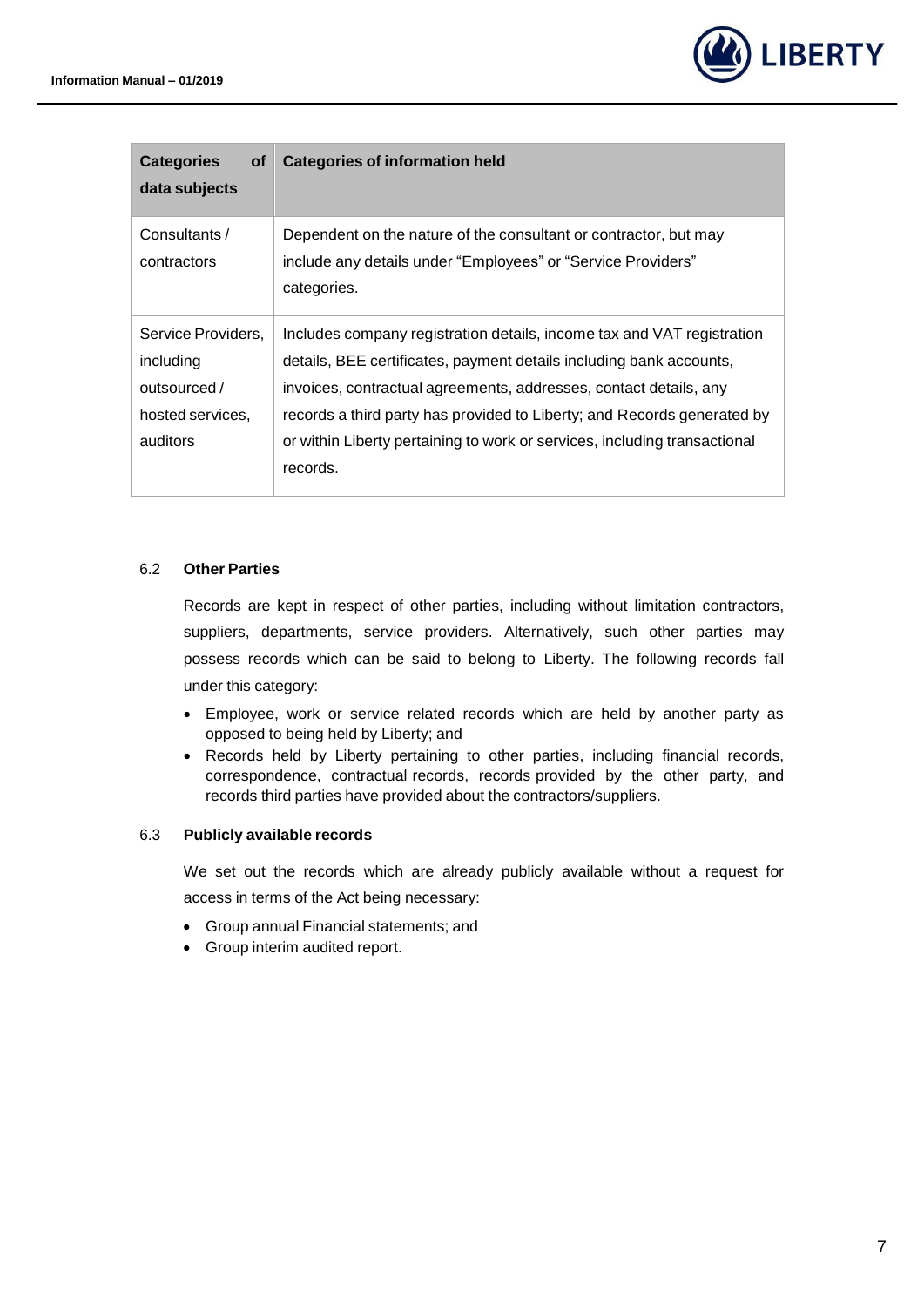

#### 6.4 **Records available in accordance with other legislation**

- Long Term Insurance Act 52 of 1998
- Pension Funds Act 24 of 1956
- Medical Schemes Act 131 of 1998
- Collective Investments Schemes Control act 45 of 2002
- Companies Act 61 of 1973
- Skills Development Levies Act 66 of 1995
- Financial Intelligence Centre Act 38 of 2001
- Labour Relations Act 66 of 1995
- Basic Conditions of Employment Act 75 of 1997
- Employment Equity Act 55 of 1998
- Prevention of Organised Crime 121 of 1998
- Income Tax Act 58 of 1962
- Financial Advisory and Intermediary Services Act 37 of 2002
- Value Added Tax 89 of 1991
- Unemployment Insurance Act 63 of 2001
- Compensation for Occupational Injuries and Diseases Act 130 of 1993

#### <span id="page-7-0"></span>7 **STEPS TO CONSIDER BEFORE SUBMITTING A REQUEST**

The following steps must be considered before submitting a request:

#### 7.1 **Step 1: Are you requesting your own information?**

All Liberty clients are allowed access to their **own information** without having to use the request for access to information procedures as set out in the Promotion of Access to Information Act, including, but not limited to:

- Policy documents
- Account information
- Personal Records
- Voice recordings

All Liberty clients should contact the relevant call centre or department to request access to their **own information**. Please note that there may be administration costs associated with retrieval of certain types of information records.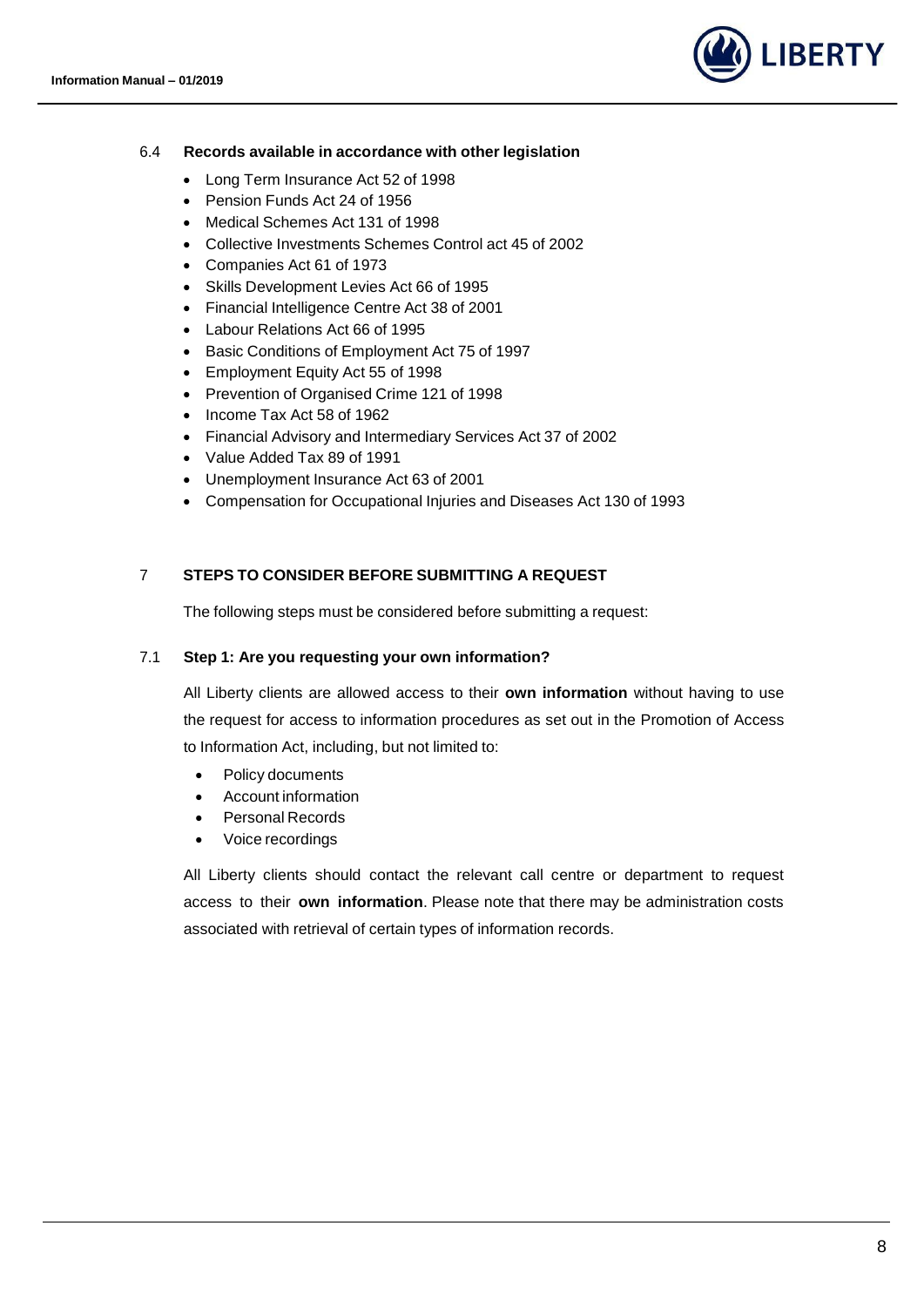

#### 7.2 **Step 2: Are you entitled to use the Act to request access?**

Please take note of section 7(1) of the Act which states:

"This Act does not apply to a record of a public body or a private body if:

- (a) that record is requested for the purpose of criminal or civil proceedings;
- (b) so requested after the commencement of such criminal or civil proceedings, as the case may be; and
- (c) the production of or access to that record for the purpose referred to in paragraph (a) is provided for in any other law."

If section 7(1) applies, you may not bring a request in terms of this Act. You must use the rules and procedures for discovery of information of the relevant legal forum and proceedings you are involved in. Liberty reserves the right to claim all expenses and other damages incurred as a result of a requester submitting a request in contravention of section 7(1).

#### 7.3 **Step 3: Does the information requested exist in the form of a record?**

Please note that the Act only applies to records that are in existence at the time of us receiving your request. The Act does not compel anyone to create a record which is not yet in existence at the time the request is made. For instance, the Act cannot be used to obtain reasons for a decision taken by Liberty if such reasons are not in the form of a record.

#### 7.4 **Step 4: Is the record in the possession or under the control of Liberty?**

The Act provides that the record requested must be in our possession or under our control. Therefore, even if a record was created by Liberty or at some point in Liberty's possession (but no longer in Liberty's control at the time of your request), you must seek access to the record from the party under whose possession or control it is.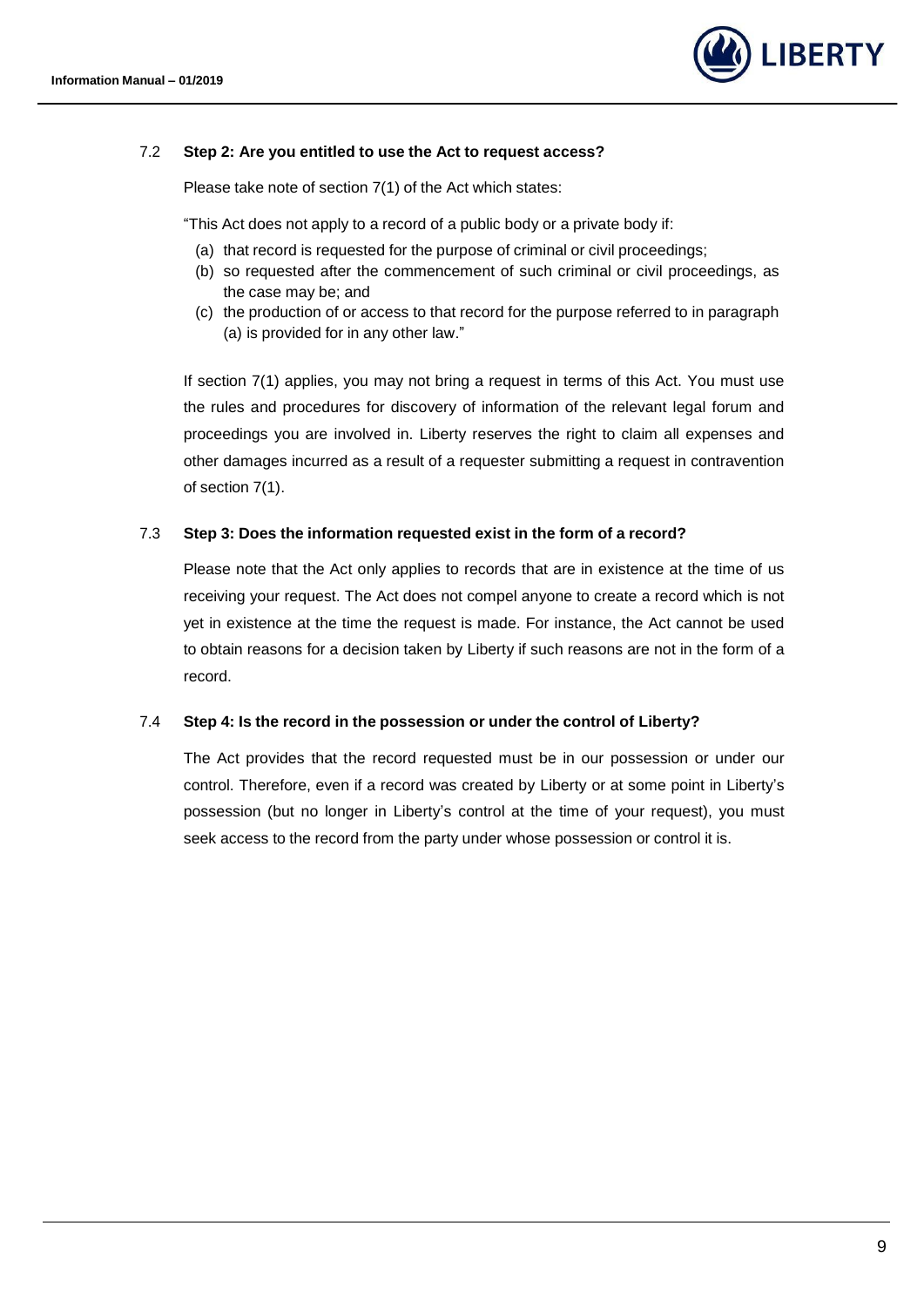

#### <span id="page-9-0"></span>8 **HOW TO SUBMIT REQUEST FOR ACCESS**

Please consider the steps in paragraph [7](#page-7-0) above before submitting your request. Once you are satisfied that none of the aforegoing prohibitions apply to you, you may proceed to submit a request as follows:

#### 8.1 **Request form**

Please complete the request form in Annexure 1 to this Manual (the "Request Form"). You can send the completed request form as is or under cover of a separate letterhead or fax cover.

In the Request Form, you need to provide sufficient information to enable us to adequately identify –

- The record or records requested;
- The identity of the requester,
- Which form of access is required, if the request is granted;
- The postal address, fax number or email address of the requester.

#### 8.2 **Description of the right**

Take care to adequately describe the right which you are seeking to protect or enforce by means of the records requested. Please note that the courts have indicated that access to the records must be "necessary" for the exercise or protection of the right so stated.

It is important to note that Liberty may refuse you access to the records requested if the right is not clearly defined or where the right you claim to seek to exercise or protect does not qualify as a right as contemplated in the Act.

#### 8.3 **Representatives**

If a request is made on behalf of another person, then the requester must submit proof of the capacity in which the requester is making the request to the reasonable satisfaction of Liberty.

#### 8.4 **Illiteracy or disability**

If an individual is unable to complete the prescribed form because of illiteracy or disability, such a person may make the request orally.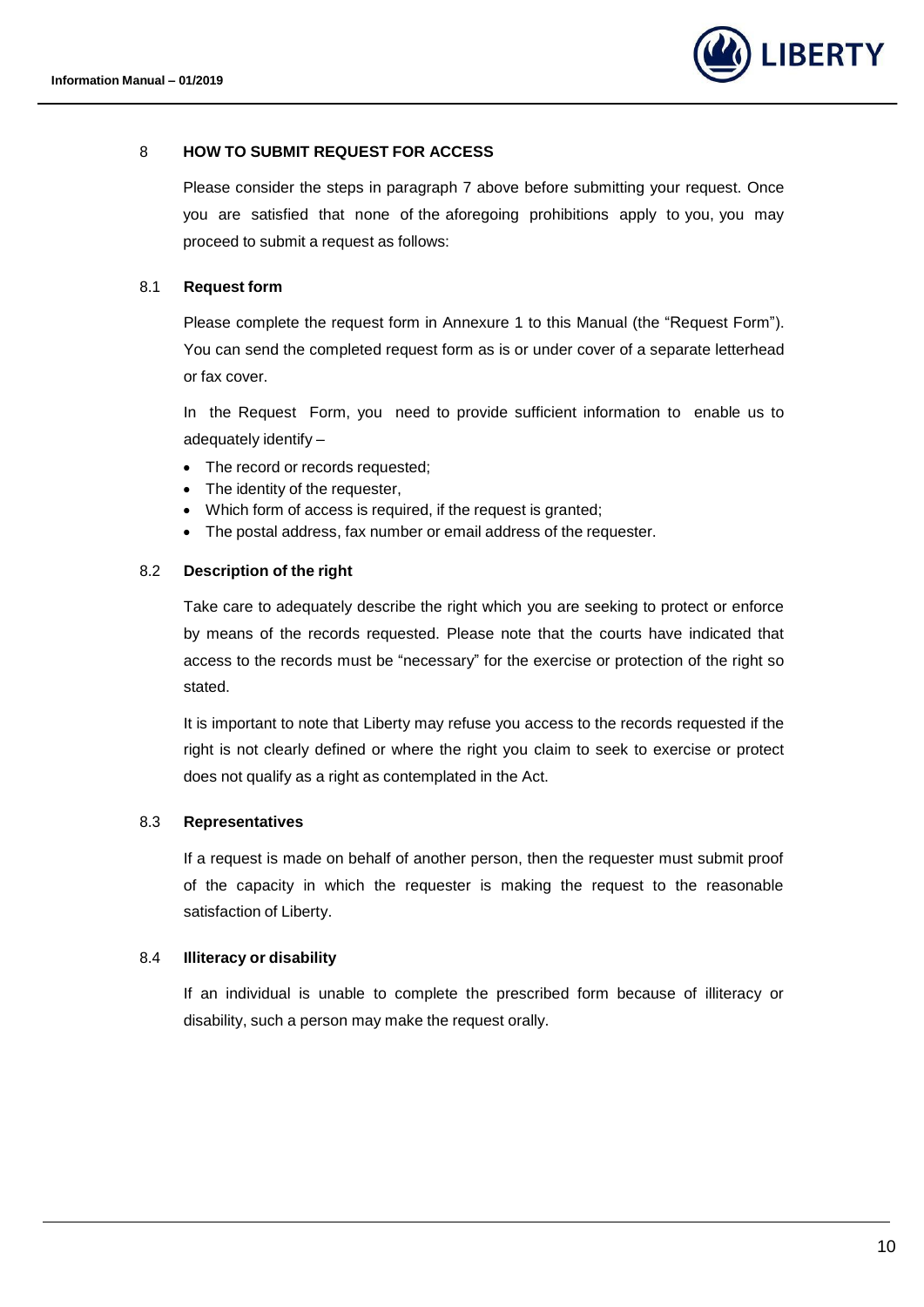

#### 8.5 **Prescribed fees**

- (a) The prescribed fees, where applicable, as provided for in paragraph [9.2](#page-10-1) below must be paid and proof of payment (e.g. copy of deposit slip) must be submitted following your request.
- (b) The requester will be notified where the Group Privacy Officer requires a deposit (calculated from the access fee).
- (c) You must submit proof of payment before your request can be processed.
- (d) If you qualify for exemption of the payment of any fee, please state the reason for exemption.

#### <span id="page-10-0"></span>9 **PRESCRIBED FEES**

- 9.1 The Act provides for two types of fees, namely:
	- A request fee, which will be a standard fee; and
	- An access fee, which must be calculated by taking into account reproduction costs, search and preparation time and cost, as well as postal costs.
- <span id="page-10-1"></span>9.2 The requester, other than a *personal requester*\*, must pay the prescribed R50.00 (fifty rand) request fee, following submission of the request and provide a deposit slip as proof of payment which must follow the Request Form.

\* ''personal requester'' means a requester seeking access to a record containing *personal information*\*\* about the requester.

\*\* "personal information" means information about an identifiable individual, including, but not limited to—

(a) information relating to the race, gender, sex, pregnancy, marital status, national, ethnic or social origin, colour, sexual orientation, age, physical or mental health, well-being, disability, religion, conscience, belief, culture, language and birth of the individual;

(b) information relating to the education or the medical, criminal or employment history of the individual or information relating to financial transactions in which the individual has been involved;

- (c) any identifying number, symbol or other particular assigned to the individual;
- (d) the address, fingerprints or blood type of the individual;

(e) the personal opinions, views or preferences of the individual, except where they are about another individual or about a proposal for a grant, an award or a prize to be made to another individual;

(f) correspondence sent by the individual that is implicitly or explicitly of a private or confidential nature or further correspondence that would reveal the contents of the original correspondence;

(g) he views or opinions of another individual about the individual;

(h) he views or opinions of another individual about a proposal for a grant, an award or a prize to be made to the individual, but excluding the name of the other individual where it appears with the views or opinions of the other individual; and

(i) the name of the individual where it appears with other personal information relating to the individual or where the disclosure of the name itself would reveal information about the individual,

but excludes information about an individual who has been dead for more than 20 years.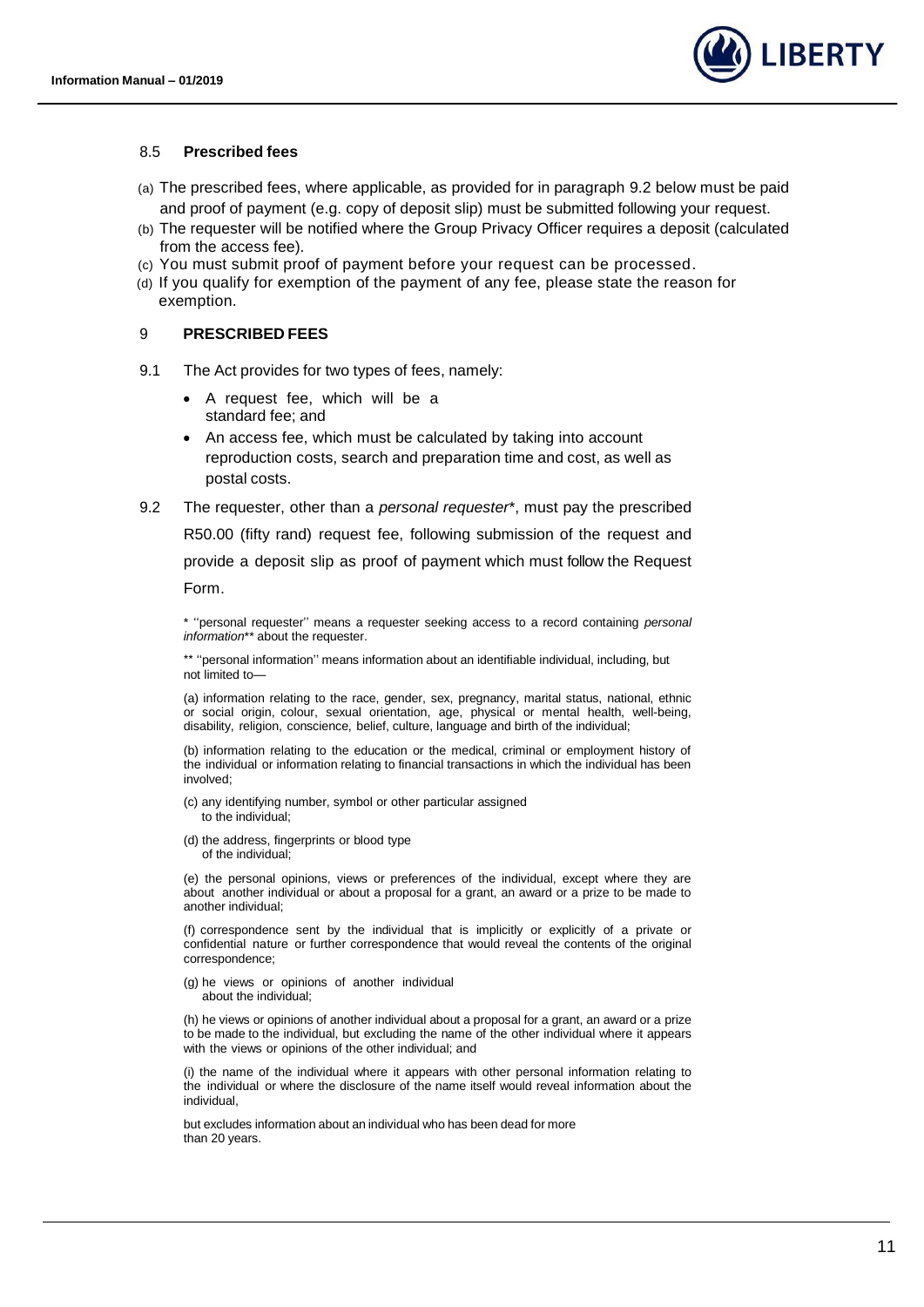

- 9.3 If the search for and preparation of the record (for disclosure), including arrangement to make it available in the requested form, requires more than the hours prescribed in the regulations for this purpose, Liberty will request you to pay as a deposit the prescribed portion of the access fee which would be payable if the request is granted.
- 9.4 Liberty may withhold a record until the requester has paid the fees as indicated in **Annexure 2**.
- 9.5 A requester whose request has been granted must pay the applicable access fee for reproduction and for search and preparation, and for any time reasonably required in excess of the prescribed hours to search for and prepare the record for disclosure including making arrangements to make it available in the request form.
- 9.6 You may ask for a refund of the deposit if your request for access is refused.

#### <span id="page-11-0"></span>10 **CONSIDERING YOUR REQUEST**

- 10.1 Liberty will have deemed to have received your request when all of the requirements in respect of the Act have been met.
- 10.2 Subject to the provisions in the Act in respect of extension of time periods, Liberty will process the request within 30 days, unless you have stated special reasons which would satisfy Liberty that circumstances dictate that the above time periods not be complied with.
- 10.3 You will be informed in writing whether access has been granted or denied.
- 10.4 The main grounds for Liberty to refuse a request for information relate to the:
- 10.4.1mandatory protection of the privacy of a third party who is a natural person, which would involve the unreasonable disclosure of personal information of that natural person;
- 10.4.2mandatory protection of the commercial information of a third party, if the record contains:
	- trade secrets of that third party;
	- financial, commercial, scientific or technical information which disclosure could likely cause harm to the financial or commercial interests of that third party; and
	- information disclosed in confidence by a third party to Liberty, if the disclosure could put that third party at a disadvantage in negotiations or commercial competition;
- 10.4.3mandatory protection of confidential information of third parties if it is protected in terms of any agreement;
- 10.4.4mandatory protection of the safety of individuals and the protection of property;
- 10.4.5mandatory protection of records which would be regarded as privileged in egal proceedings;
- 10.4.6the commercial activities of Liberty, which may include: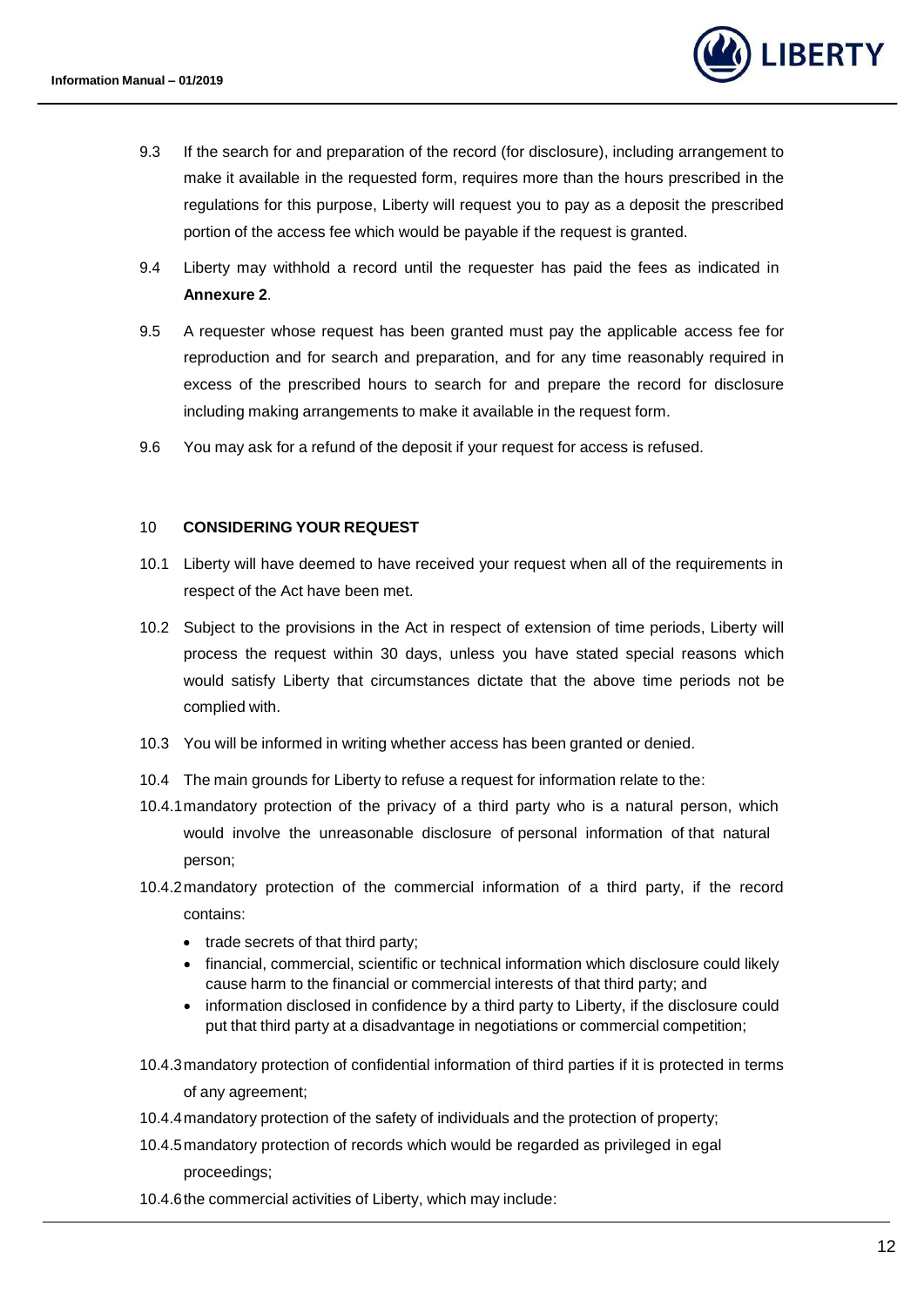

- trade secrets of Liberty;
- financial, commercial, scientific or technical information which disclosure could likely cause harm to the financial or commercial interests of Liberty; and
- information which, if disclosed could put Liberty at a disadvantage in negotiations or commercial competition;
- a computer program which is owned by Liberty, and which is protected by copyright; and
- 10.4.7the research information of Liberty or a third party, if its disclosure would disclose the identity of Liberty, the researcher or the subject matter of the research and would place the research at a serious disadvantage.

#### <span id="page-12-0"></span>11 **YOUR REMEDIES**

Liberty does not have internal appeal procedures. As such, the decision made by the Liberty is final. If your request is denied, you are entitled to apply to a court with appropriate jurisdiction for relief.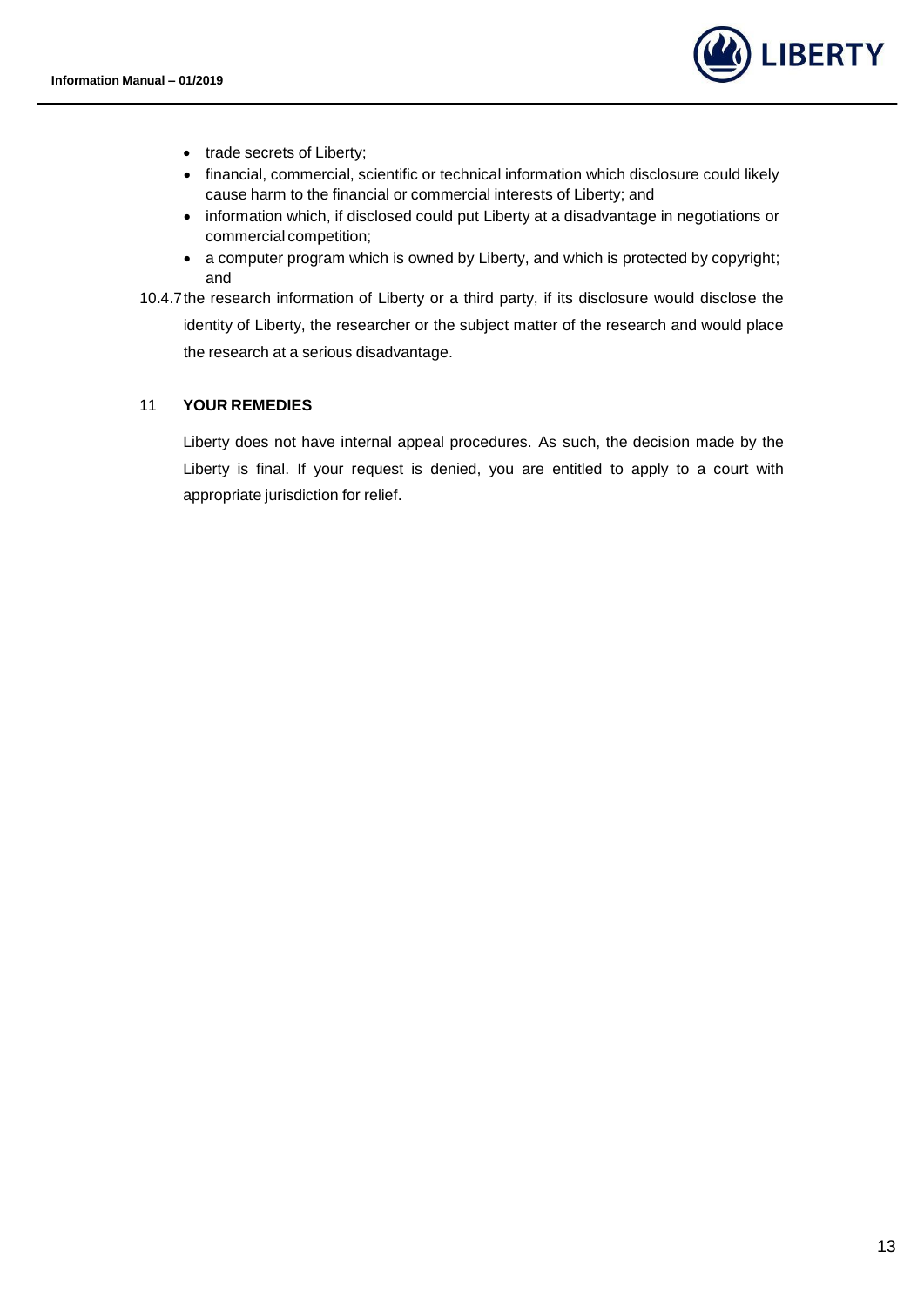

#### <span id="page-13-0"></span>**ANNEXURE 1:**

## <span id="page-13-1"></span>**REQUEST FOR ACCESS TO RECORDS OF PRIVATE BODY**

This annexure must accompany the cover letter addressed to the Group Privacy Officer

#### **A. Particulars of Liberty (or Division of Liberty)**

Group Privacy Officer P O Box 10499 Johannesburg 2000 Tel: +27 11 408 3810 E-mail: [privacy@liberty.co.za](mailto:privacy@liberty.co.za)

#### **B. Particulars of person requesting access to the record**

(a) The particulars of the person who requests access to the record must be given below. (b) The address and/or fax number in the Republic to which the information is to be sent must be given. (c) Proof of the capacity in which the request is made, if applicable, must be attached.

Full names and surname:

Identity number:

Postal address:

Fax number:

Telephone number: 

E-mail address:

Capacity in which the request is made, when made on behalf of another person:

\_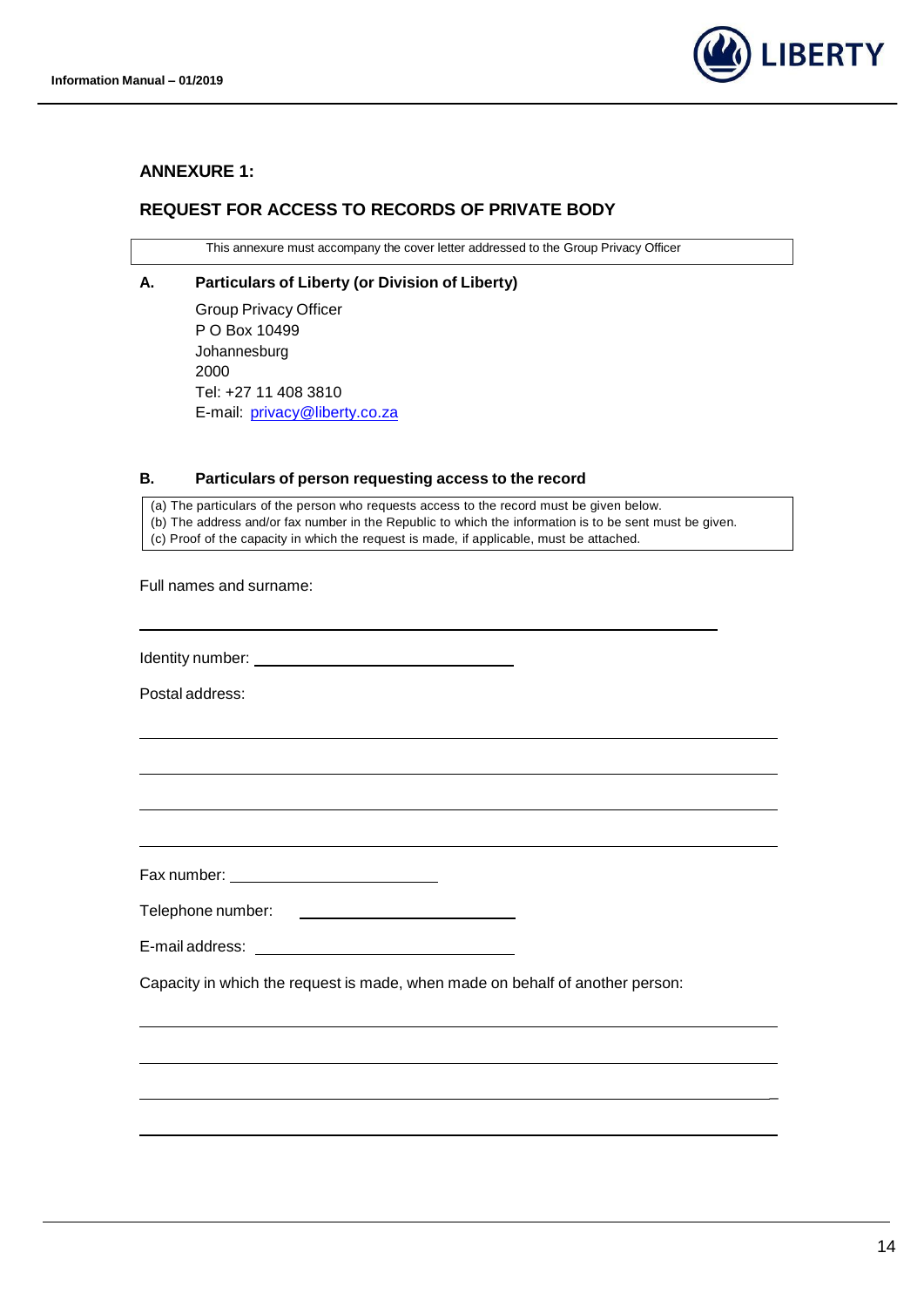

#### **C. Particulars of person on whose behalf request is made**

This section must be completed only if a request for information is *made on behalf of another person*.

Full names and surname:

Identity number: The contract of the contract of the contract of the contract of the contract of the contract of the contract of the contract of the contract of the contract of the contract of the contract of the contract

#### **D. Particulars of record**

(a) Provide full particulars of the record to which access is requested, including the reference number if that is known to you, to enable the record to be located. (b) If the provided space is inadequate, please continue on a separate folio and attach it to this form. The requester must sign all the additional folios.

1 Description of record or relevant part of the record:

2 Reference number, if available:

3 Any further particulars of record: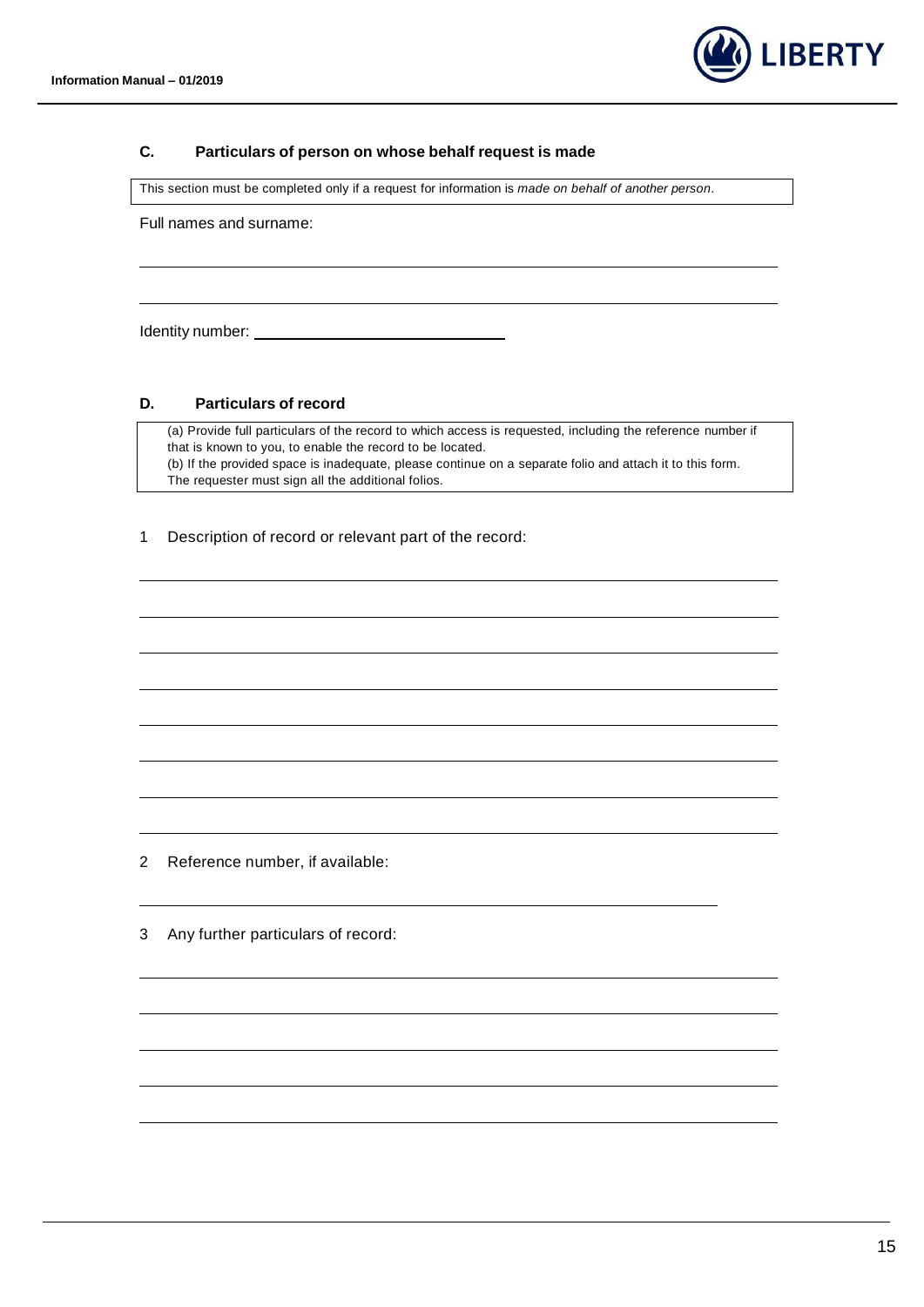

| Е.  | Fees                                                                                                                                                                                                                                                                                                                                                    |
|-----|---------------------------------------------------------------------------------------------------------------------------------------------------------------------------------------------------------------------------------------------------------------------------------------------------------------------------------------------------------|
|     | (e) A request for access to a record, other than a record containing personal information about yourself, will                                                                                                                                                                                                                                          |
|     | be processed only after a request fee has been paid.                                                                                                                                                                                                                                                                                                    |
| (f) | There are two types of fees:                                                                                                                                                                                                                                                                                                                            |
|     | <b>Request fee: R50</b><br>$\bullet$                                                                                                                                                                                                                                                                                                                    |
|     | <b>Access fee:</b> The fee payable for access to a record depends on the form in which access is required<br>٠<br>and the reasonable time required to search for and prepare a record. This is calculated by taking into<br>account reproduction costs, search and preparation costs, as well as postal costs. These fees are set out in<br>Annexure 2. |
| (q) | The requester will be notified where the Group Privacy Officer requires a deposit (calculated from the access fee).<br>Where a deposit has been taken and the request has subsequently been refused, the Group Privacy Officer will<br>refund the deposit to the requester.                                                                             |
|     | (h) Please ensure that you use the following reference for your deposit or we will not be able to                                                                                                                                                                                                                                                       |
|     | identify it as belonging to you:                                                                                                                                                                                                                                                                                                                        |
|     | "PAIA" followed by your initial(s) and surname (e.g. If your initials and surname is AN Smith,<br>$\bullet$                                                                                                                                                                                                                                             |
|     | you must use PAIA AN Smith as your reference.                                                                                                                                                                                                                                                                                                           |
|     | You must submit proof of payment before your request can be processed.                                                                                                                                                                                                                                                                                  |
|     | (i) If you qualify for exemption of the payment of any fee, please state the reason for exemption.                                                                                                                                                                                                                                                      |
|     |                                                                                                                                                                                                                                                                                                                                                         |

## Reason for exemption from payment of fees:

## **F. Form of access to record**

| If you are prevented by a disability to read, view or listen to the record in the form of access provided for in 1 to 4<br>hereunder, state your disability and indicate in which form the record is required. |                                                                                                                            |                                  |                                              |                                                                         |  |  |
|----------------------------------------------------------------------------------------------------------------------------------------------------------------------------------------------------------------|----------------------------------------------------------------------------------------------------------------------------|----------------------------------|----------------------------------------------|-------------------------------------------------------------------------|--|--|
| Disability: Form in which record is required:                                                                                                                                                                  |                                                                                                                            | Form in which record is required |                                              |                                                                         |  |  |
| Mark the appropriate box with an X.<br>NOTES:<br>(a) Compliance with your request in the specified form may depend on the form in which the record is available.                                               |                                                                                                                            |                                  |                                              |                                                                         |  |  |
| (b) Access in the form requested may be refused in certain circumstances. In such a case you will be informed if access<br>will be granted in another form.                                                    |                                                                                                                            |                                  |                                              |                                                                         |  |  |
|                                                                                                                                                                                                                | (c) The fee payable for access for the record, if any, will be determined partly by the form in which access is requested. |                                  |                                              |                                                                         |  |  |
| 1. If the record is in written or printed form:                                                                                                                                                                |                                                                                                                            |                                  |                                              |                                                                         |  |  |
| copy of record*                                                                                                                                                                                                |                                                                                                                            |                                  |                                              | inspection of record                                                    |  |  |
| 2. If record consists of visual images: this includes photographs, slides, video recordings, computer-generated images,<br>sketches, etc)                                                                      |                                                                                                                            |                                  |                                              |                                                                         |  |  |
| view the images                                                                                                                                                                                                | copy of the images"                                                                                                        |                                  |                                              | transcription of images*                                                |  |  |
| 3. If record consists of recorded words or information which can be reproduced in sound:                                                                                                                       |                                                                                                                            |                                  |                                              |                                                                         |  |  |
| listen to the soundtrack audio cassette                                                                                                                                                                        |                                                                                                                            |                                  |                                              | transcription of soundtrack* written or printed document                |  |  |
| 4. If record is held on computer or in an electronic or machine-readable form:                                                                                                                                 |                                                                                                                            |                                  |                                              |                                                                         |  |  |
| printed copy of record*                                                                                                                                                                                        | printed                                                                                                                    | copy                             | information<br>0f<br>derived from the record | copy in computer readable form <sup>*</sup><br>(stiffy or compact disc) |  |  |
| If you requested a copy or transcription of a record (above), do you wish the copy or transcription to be<br>Yes<br><b>No</b><br>posted to you? Postage is payable.                                            |                                                                                                                            |                                  |                                              |                                                                         |  |  |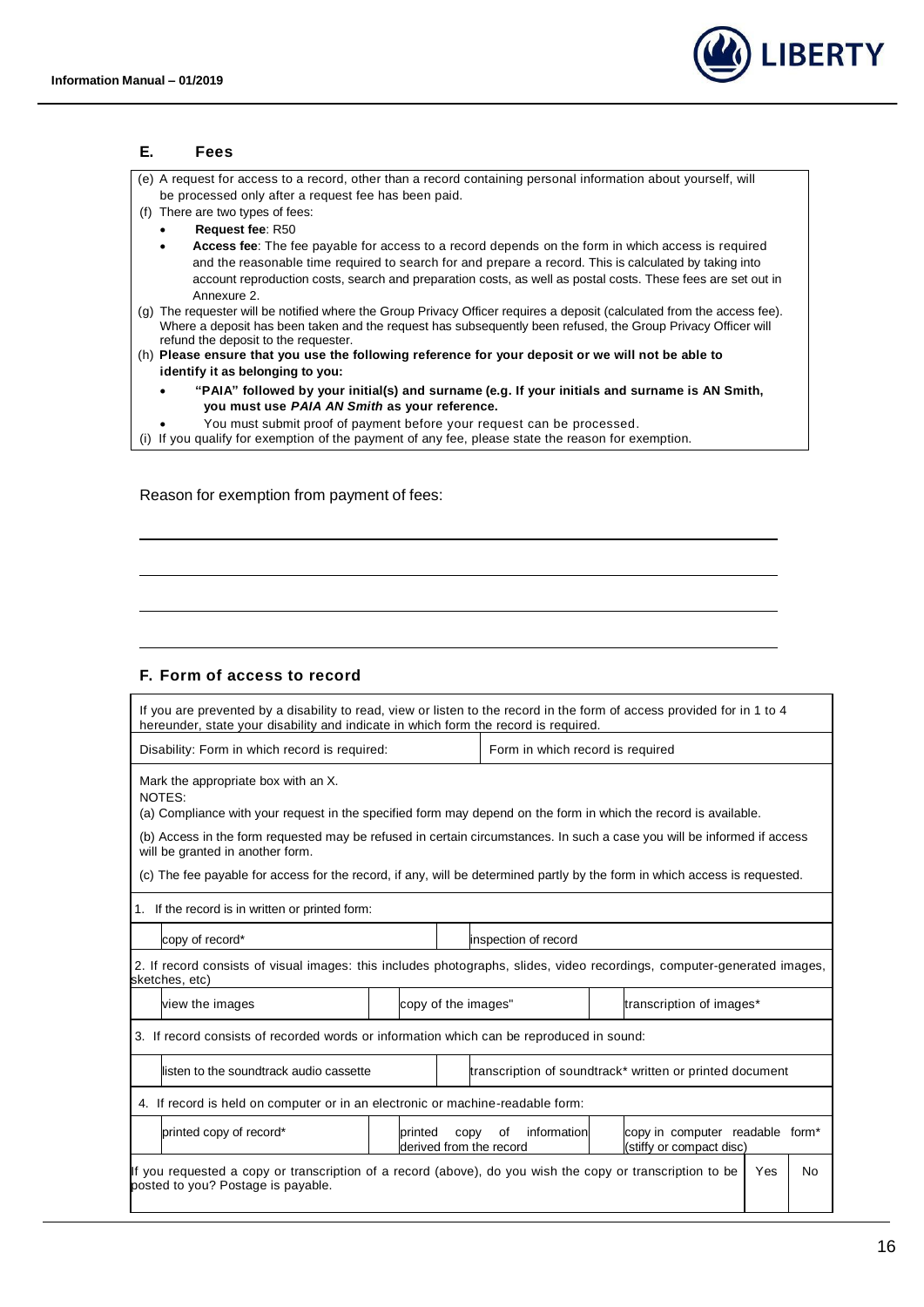

#### **G. Particulars of right to be exercised or protected**

If the provided space is inadequate, please continue on a separate folio and attach it to this form. The requester must sign all the additional folios.

1. Indicate which right is to be exercised or protected:

2. Explain why the record requested is required for the exercise or protection of the aforementioned right: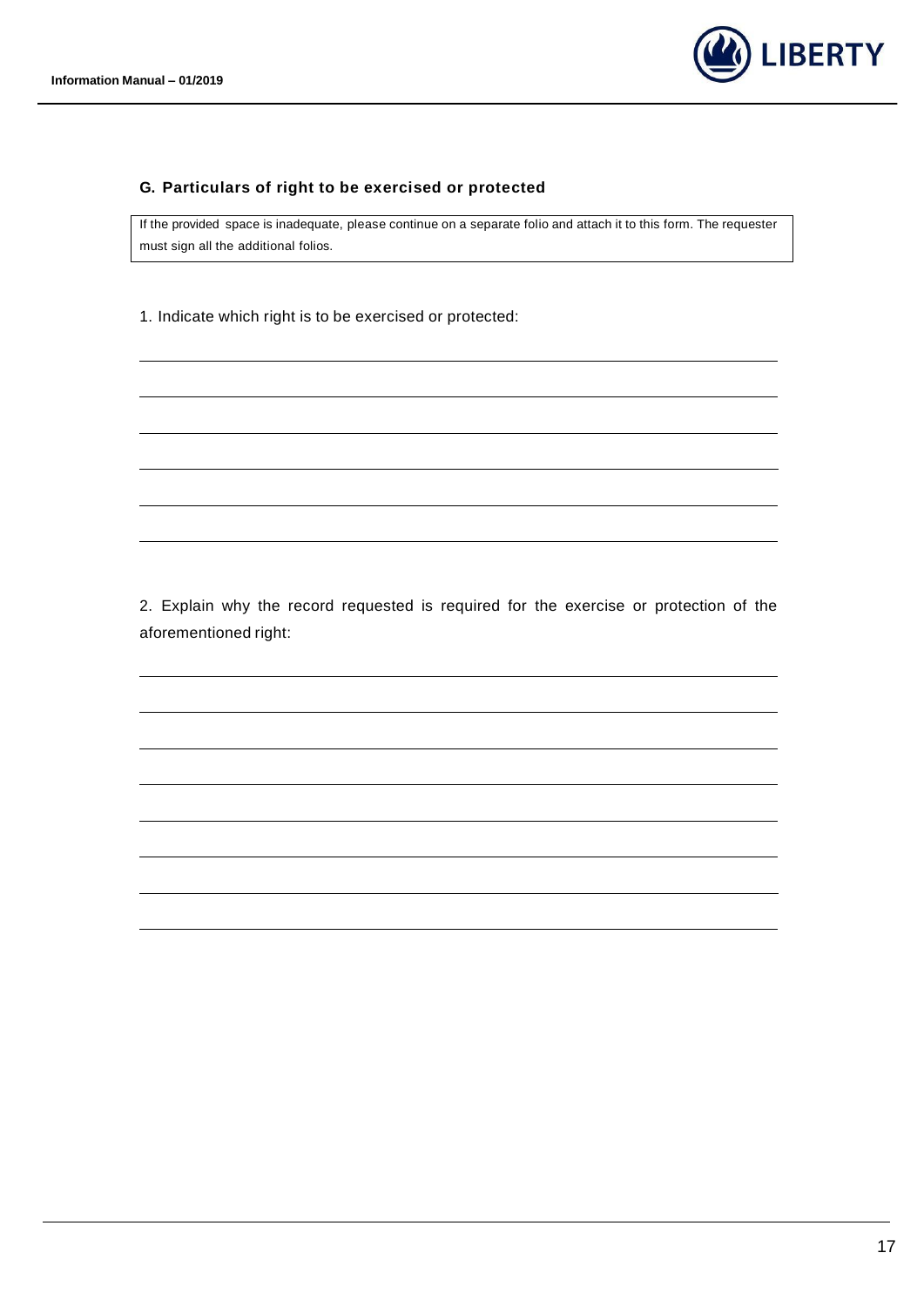

#### **H. Notice of decision regarding request for access**

You will be notified in writing whether your request has been approved/denied. If you wish to be informed in another manner, please specify the manner and provide the necessary particulars to enable compliance with your request.

How would you prefer to be informed of the decision regarding your request for access to the record?

Signed at \_\_\_\_\_\_\_\_\_\_\_\_\_\_\_\_\_\_\_\_\_\_\_ this \_\_\_\_ day of\_\_\_\_\_\_\_\_\_\_\_\_\_\_\_\_\_\_\_\_\_\_\_\_\_\_\_\_\_\_ 20\_\_\_

Signature of requester / person on whose behalf request is made

\_\_\_\_\_\_\_\_\_\_\_\_\_\_\_\_\_\_\_\_\_\_\_\_\_\_\_\_\_\_\_\_\_\_\_\_\_\_\_\_\_\_\_\_

| FOR LIBERTY INTERNAL USE ONLY                                          |
|------------------------------------------------------------------------|
| Reference number:                                                      |
| <b>Group Privacy Officer:</b>                                          |
|                                                                        |
|                                                                        |
|                                                                        |
|                                                                        |
| SIGNATURE OF GROUP PRIVACY OFFICER (or duly authorised representative) |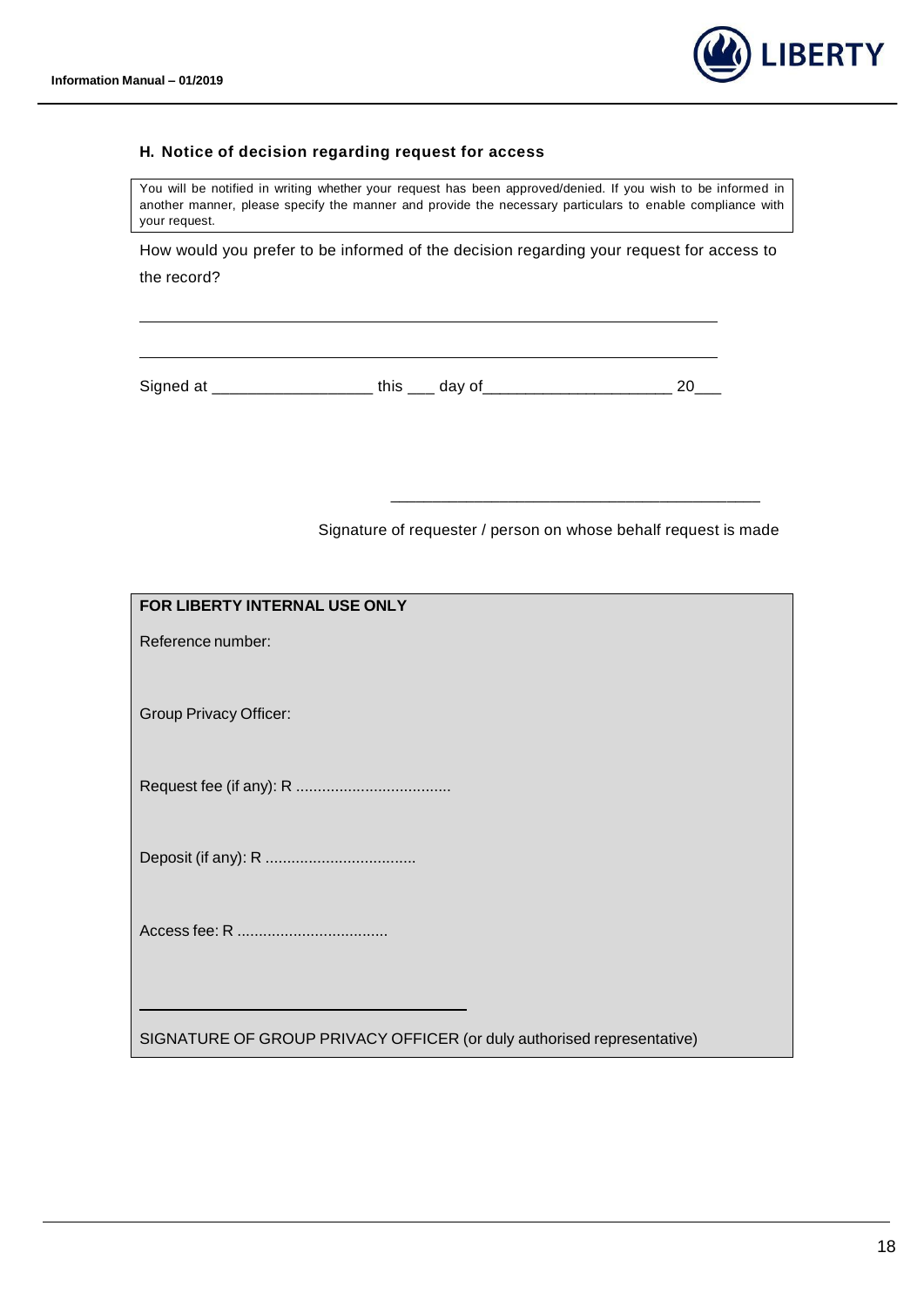<span id="page-18-1"></span>m



۰

#### <span id="page-18-0"></span>**ANNEXURE 2:**

## **FEES IN RESPECT OF PRIVATE BODIES**

| <b>DESCRIPTION</b> |                                                                                                                                                                                    | Rand  |
|--------------------|------------------------------------------------------------------------------------------------------------------------------------------------------------------------------------|-------|
| 1                  | The fee for a copy of the manual as contemplated in regulation $9(2)(c)$ -<br>for every photocopy of an A4-size page or part thereof.                                              | 1,10  |
| $\mathbf{2}$       | The fees for reproduction referred to in regulation 11 (1) are as follows:                                                                                                         |       |
| (a)                | For every photocopy of an A4-size page or part thereof                                                                                                                             | 1,10  |
| (b)                | For every printed copy of an A4-size page or part thereof held on a<br>computer or in electronic or machine-readable form                                                          | 0,75  |
| (c)                | For a copy in a computer-readable form on-                                                                                                                                         |       |
| (i)                | Stiffy disc                                                                                                                                                                        | 7,50  |
| (ii)               | Compact disc                                                                                                                                                                       | 70,00 |
| (d)(i)             | For a transcription of visual images, for an A4-size page or part thereof                                                                                                          | 40,00 |
| (d)(ii)            | For a copy of visual images                                                                                                                                                        | 60,00 |
| (e)(i)             | For a transcription of an audio record, for an A4-size page or part thereof                                                                                                        | 20,00 |
| (e)(ii)            | For a copy of an audio record                                                                                                                                                      | 30,00 |
| 3                  | The request fee payable by a requester, other than a personal requester,<br>referred to in regulation 11(2)                                                                        | 50,00 |
| 4                  | The access fees payable by a requester referred to in regulation 11 (3)<br>are as follows:                                                                                         |       |
| 4.1(a)             | For every photocopy of an A4-size page or part thereof                                                                                                                             | 1,10  |
| (b)                | For every printed copy of an A4-size page or part thereof held on a<br>computer or in electronic or machine-readable form                                                          | 0,75  |
| (c)                | For a copy in a computer-readable form on-                                                                                                                                         |       |
| (i)                | Stiffy disc                                                                                                                                                                        | 7,50  |
| (ii)               | Compact disc                                                                                                                                                                       | 70,00 |
| (d)(i)             | For a transcription of visual images, for an A4-size page or part thereof                                                                                                          | 40,00 |
| (ii)               | For a copy of visual images                                                                                                                                                        | 60,00 |
| (e)(i)             | For a transcription of an audio record, for an A4-size page or part thereof                                                                                                        | 20,00 |
| (e)(ii)            | For a copy of an audio record                                                                                                                                                      | 30,00 |
| (f)                | To search for and prepare the record for disclosure, R30.00 for each hour<br>or part of an hour, excluding the first hour, reasonably required for such<br>search and preparation. |       |
| 4.2                | For purposes of section 54 (2) of the Act, the following applies:                                                                                                                  |       |
| (a)                | Six hours as the hours to be exceeded before a deposit is payable; and                                                                                                             |       |
| (b)                | One third of the access fee is payable as a deposit by the requester.                                                                                                              |       |
| 4.3                | The actual postage is payable when a copy of a record must be posted to<br>a requester.                                                                                            |       |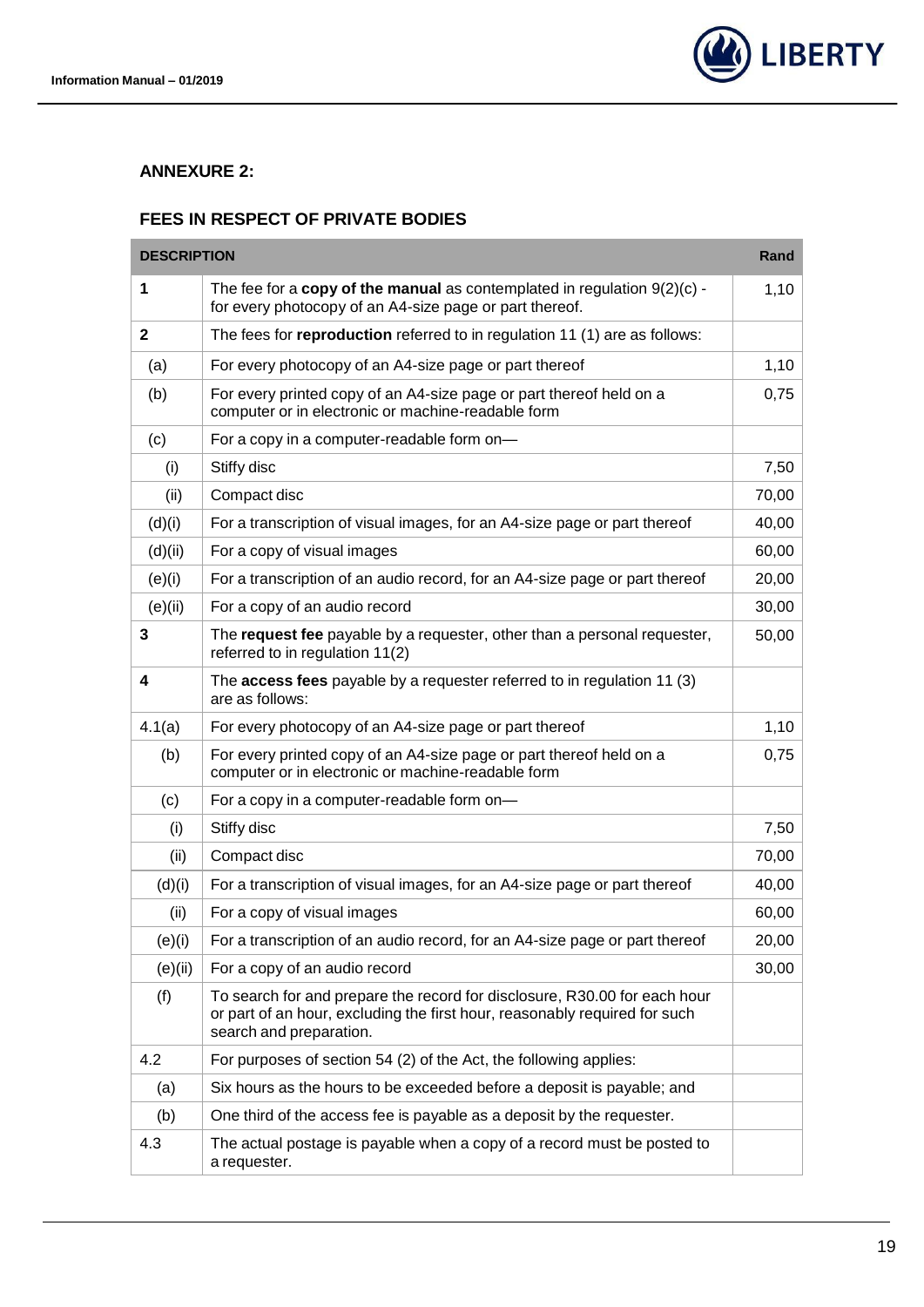

## <span id="page-19-0"></span>**ANNEXURE 3:**

### <span id="page-19-1"></span>**WHOLLY AND PARTIALLY OWNED SUBSIDIARIES OF LIBERTY**

#### <span id="page-19-2"></span>**Wholly Owned Subsidiaries**

Liberty Group Limited Capital Alliance Investment Holdings (Proprietary) Limited Capital Alliance Life Limited Credit Partners GP (Pty) Limited Credit Partners (B) GP (Pty) Limited Dotcoza (Pty) Limited Frank Financial Services (Pty) Limited Frank Life Limited Friedshelf 940 (Pty) Limited Guardrisk Cell Captive (Mauritius) Lexshell 615 Investments (Pty) Limited Liberty Active Limited Liberty Blue Consultancy Limited Liberty Group Properties (Pty) Limited Liberty Group Property Development (Proprietary) Limited Liberty Group Property Management (Proprietary) Limited Liberty Growth Limited Liberty Health Holdings (Pty) Limited Liberty Holdco Nigeria Limited Liberty Holdings Swaziland (Pty) Limited Liberty Holdings Zambia Limited Liberty Life Insurance (Zambia) Limited Liberty Life Lesotho Liberty Life Swaziland Limited Liberty Linked Investment Platform (Pty) Limited Liberty Linked Investment Platform Nominee (RF) (Pty) Limited Liberty Nominees (Pty) Limited Liberty Private Fund Administrators Limited Liberty Propco (Pty) Limited

Liberty Properties (Swaziland) (Pty) Limited Liberty Properties Zambia Limited Liberty Viewpoint (Pty) Limited Lodestone Holdings (Pty) Limited LPH Properties Limited Mezzanine Partners GP (Pty) Limited Mezzanine Partners (B) GP (Pty) Limited Neil Harvey & Associates (Pty) Limited Own your life Rewards (Pty) Limited Sandton Hotels (Pty) Limited STANLIB Asset Management Limited STANLIB Collective Investments Limited STANLIB Credit Partners (Pty) Limited STANLIB Fund Managers Jersey Limited STANLIB Ghana Limited STANLIB Infrastructure GP 1 (Pty) Limited STANLIB Kenya Limited STANLIB Limited STANLIB Multi-Manager Limited STANLIB Swaziland (Pty) Limited STANLIB Tanzania Limited STANLIB Uganda Limited STANLIB Wealth Management Limited STANLIB Wealth Management Nominees (Pty) Limited Stonehouse Capital (Pty) Limited Stonehouse Capital Servco (Pty) Limited Total Health Trust Limited Unique Payment Services (Pty) Limited VMedical Solutions (Proprietary) Limited VMed Administrators (Proprietary) Limited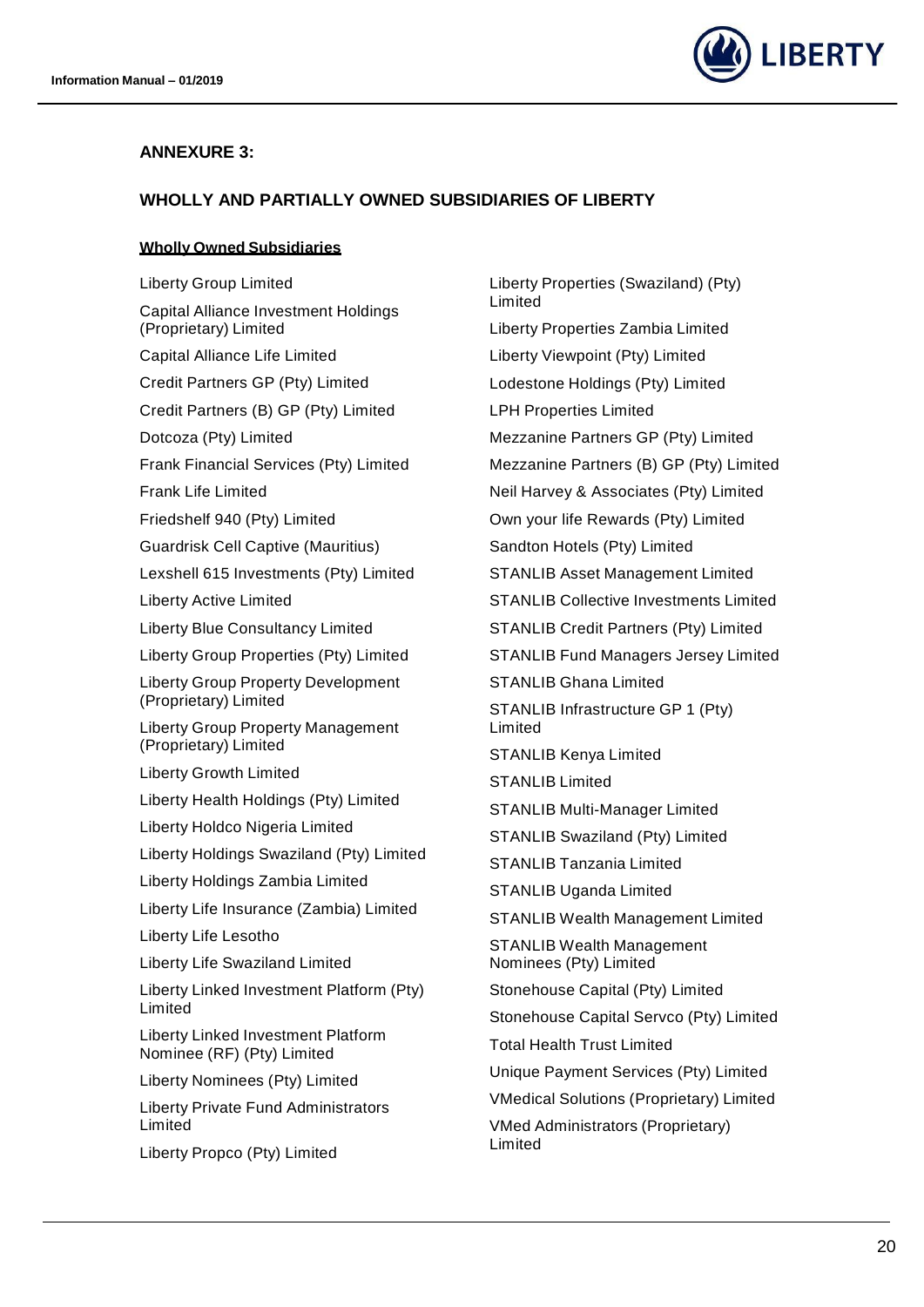#### <span id="page-20-0"></span>**Partially Owned Subsidiaries**

Africa and International Recovery Services (Proprietary) Limited

Azali Limited

Bay Wealth Management (Pty) Limited

Brenthurst Wealth Management (Pty) Limited

CfC Investments Limited

Charter Insurance Company Limited

East African Underwriters Limited

Eq-Fin (Pty) Limited

Exeo Capital (Pty) Limited

Finmap Financial Services (Pty) Limited

Hein Kruger Internasionale Fondsbestuur (Pty) Limited

Hereford Financial Services (Pty) Limited

JHI Retail (Pty) Limited

Liberty General Insurance (Pty) Limited

Liberty Holdings Botswana (Pty) Limited

Liberty Holdings Namibia (Pty) Limited

Liberty Kenya Holdings Limited

Liberty Life Assurance Uganda Limited

Liberty Life Botswana (Pty) Limited

Liberty Life Insurance Kenya Limited

Liberty Life Namibia Limited

Main Street 645 (Pty) Limited

Noble Private Portfolio (Pty) Limited

STANLIB Lesotho (Pty) Limited

STANLIB Namibia (Pty) Limited

STANLIB Namibia Unit Trust Management Company Limited

The Cullinan Hotel (Pty) Limited

The Financial Services Exchange (Pty) Limited

The Heritage Insurance Company Tanzania Limited

United Funeral Insurance Limited

V-innovation Administration Services (Pty) Limited

Zakly Investments One (Pty) Limited

#### <span id="page-20-1"></span>**Associated Juristic Persons**

Amalgam Defined Benefit Pension Fund (36817)

Amalgam Defined Benefit Provident Fund (36818)

Amalgam Defined Contribution Pension Fund (The) (35871)

Amalgam Defined Contribution Provident Fund (34152)

Amalgam Investment Choice Pension Fund (36241)

Amalgam Investment Choice Provident Fund (36224)

Corporate Selection Pension Fund (36006)

Corporate Selection Pension Fund No 2 (36440)

Corporate Selection Retirement Fund (27024)

Corporate Selection Retirement Fund No 2 (36438)

Liberty Defined Contribution Pension Fund (36943)

Liberty Pension Fund (16176)

Liberty Provident Fund (15367)

Lifestyle Provident Fund (Umbrella) (25693)

Lifestyle Retirement Annuity Fund (6776)

Lifestyle Retirement Preserver Pension Plan (27974)

Lifestyle Retirement Preserver Provident Fund (27975)

LPFA Umbrella Pension Fund (37866)

LPFA Umbrella Provident Fund (37867)